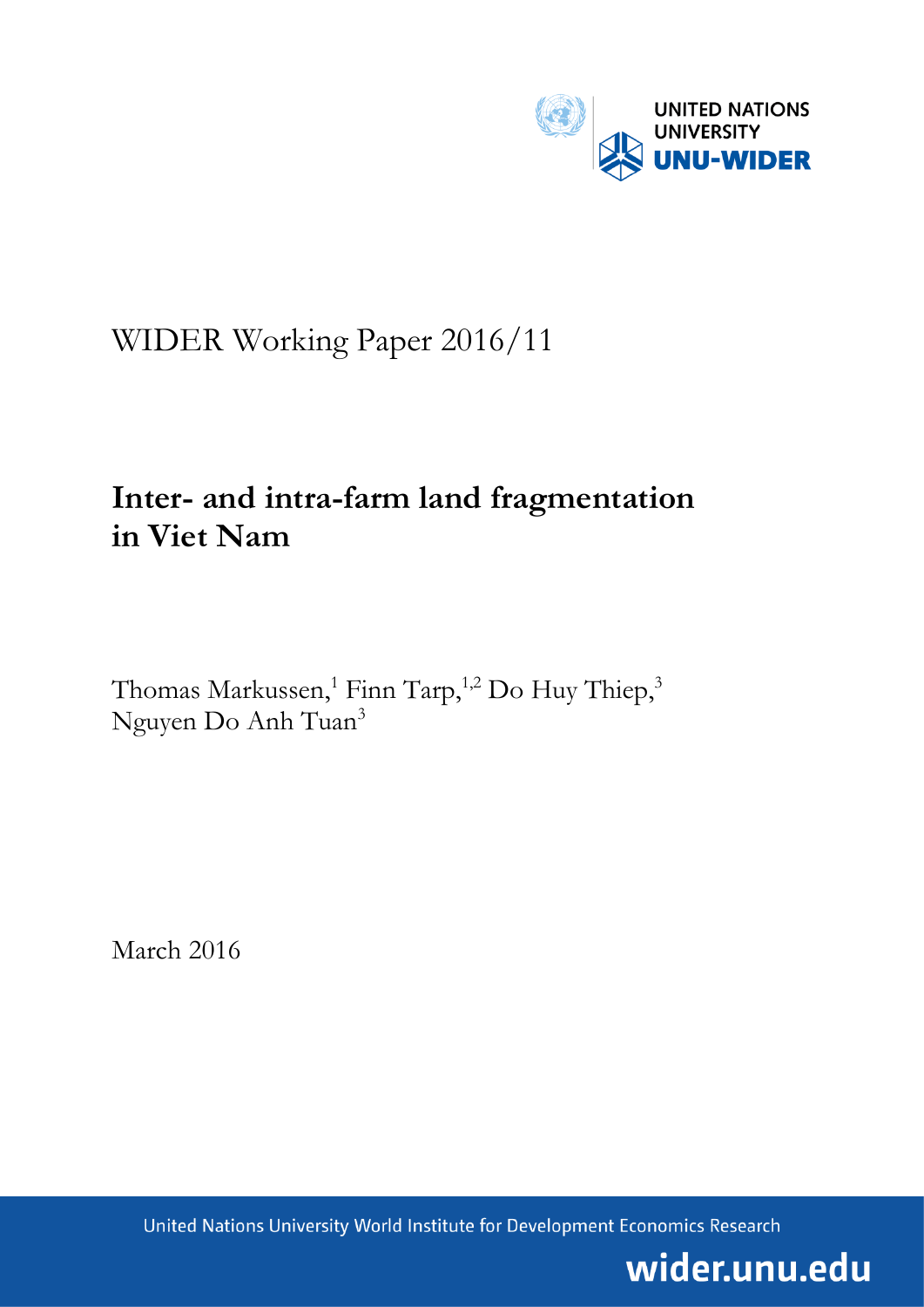**Abstract:** This paper uses panel data at commune, household, and plot levels to study the causes and effects of agricultural land fragmentation in rural Viet Nam. We focus on both inter-farm fragmentation (the division of land into many small farms) and intra-farm fragmentation (the division of each farm into many small plots). In both these dimensions, land holdings in Viet Nam are highly fragmented. Results show strong effects of both inter- and intra-farm fragmentation on labour input per hectare in agriculture. When productivity is measured by profits per hectare, we estimate a positive effect of farm size on productivity. Results on the determinants of fragmentation show that land sales markets reduce inter-farm fragmentation in the south of Viet Nam but not in the north. Administrative land consolidation programmes have some positive impact on land consolidation in the north but not in the south.

**Keywords:** land fragmentation, consolidation, farm size, productivity, land markets, Viet Nam

**Tables:** at the end of the paper.

**Acknowledgements:** We thank Danida and the Royal Danish Embassy in Viet Nam for support, the Institute for Labour Science and Social Affairs (ILSSA) for collecting the data, the Central Institute for Economic Management (CIEM) for research cooperation and Frida Nanneson as well as Maria Fibæk for excellent research assistance. The usual caveats apply.

Copyright © UNU-WIDER 2016

Information and requests: publications@wider.unu.edu

ISSN 1798-7237 ISBN 978-92-9256-054-6

Typescript prepared by the authors and Anna-Mari Vesterinen.

The Institute is funded through income from an endowment fund with additional contributions to its work programme from Denmark, Finland, Sweden, and the United Kingdom.

Katajanokanlaituri 6 B, 00160 Helsinki, Finland

The views expressed in this paper are those of the author(s), and do not necessarily reflect the views of the Institute or the United Nations University, nor the programme/project donors.

<sup>1</sup> Development Economics Research Group (DERG), University of Copenhagen, Denmark; <sup>2</sup> UNU-WIDER, Helsinki, Finland, corresponding author: [tarp@wider.unu.edu;](mailto:tarp@wider.unu.edu) <sup>3</sup> Centre for Agricultural Policy (CAP), Institute of Policy and Strategy for Agriculture and Rural Development (IPSARD), Hanoi, Viet Nam.

This study has been prepared within the UNU-WIDER project on '[Structural Transformation and Inclusive Growth in Vietnam](https://www.wider.unu.edu/node/372)'.

The United Nations University World Institute for Development Economics Research provides economic analysis and policy advice with the aim of promoting sustainable and equitable development. The Institute began operations in 1985 in Helsinki, Finland, as the first research and training centre of the United Nations University. Today it is a unique blend of think tank, research institute, and UN agency – providing a range of services from policy advice to governments as well as freely available original research.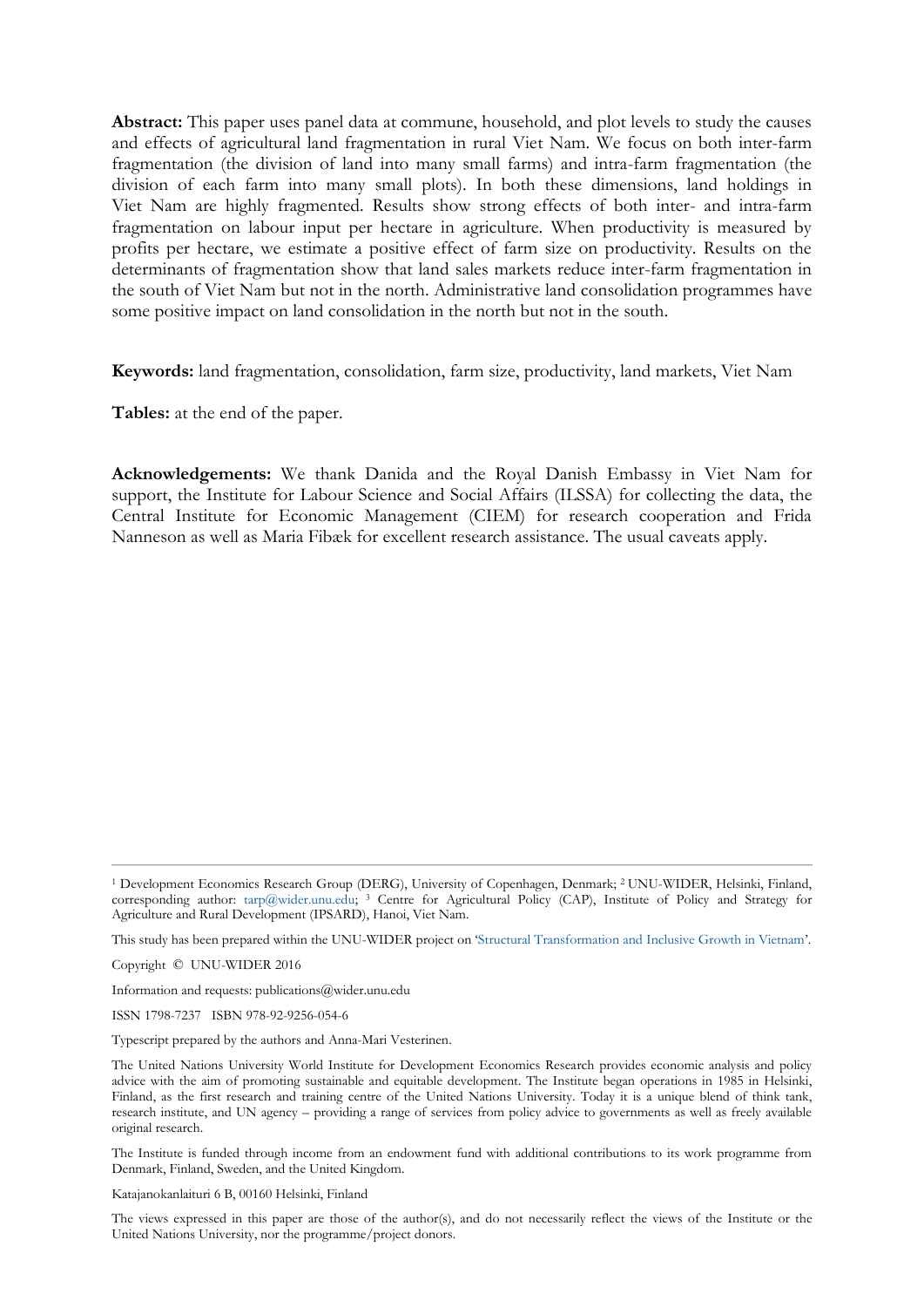# **1 Introduction**

Land fragmentation is an important issue in many developing countries. Rural population growth—in combination with practices of common inheritance (equal division)—leads to ever smaller farms and ever smaller land plots. Viet Nam exhibits very high levels of land fragmentation by international standards. Statistics for the year 2004 show that Viet Nam has approximately 75 million land plots (Marsh et al. 2007); on average, a household owns five different plots and about 10 per cent of these plots are smaller than 100 square meters. Average farm size varies between regions, but in general, most farms in Viet Nam have a production scale of less than 1 hectare. In some provinces, such as Ha Tay in the Red River Delta, the average farm size is only 2,400 square meters.

Land fragmentation potentially has significant, negative effects on agricultural productivity and growth (e.g. Niroula and Thapa 2005). Fragmentation prevents the use of modern, mechanized equipment, such as tractors and harvesters. It may prevent the adoption of crops, which can only be grown profitably at a certain scale. Fragmentation also often increases labour requirements, both because of the difficulties of using mechanized equipment and because substantial amounts of time is spent on transport between plots and on maintaining boundary demarcations. Production for commercial purposes (rather than own consumption) may only make sense if a certain scale of production is reached because commercialization comes with fixed costs of marketing (for example investment in drying equipment) and because traders require minimum amounts of product before entering into transactions.

We may distinguish between inter- and intra-farm land fragmentations. Inter-farm fragmentation implies that land is divided between many, small farms. Intra-farm fragmentation, on the other hand, means that land on each farm is divided into many plots. This paper studies the determinants as well as the effects of both types of land fragmentation in rural Viet Nam, using plot-, household-, and commune-level panel data from 12 provinces.

A priori, the effects of inter-farm land fragmentation are not clear. A classic thesis in development economics is the inverse farm size-productivity relation (e.g. Bardhan 1973; Carter 1984; Benjamin 1995; Ali and Deininger 2014). If small farms are more productive than large farms, then high levels of inter-farm fragmentation should be good for productivity. Furthermore, an equal land distribution has in many cases a positive effect on the political economy of a society (e.g. Rodrik 1995; Sokoloff and Engermann 2000). On the other hand, there may well be increasing returns to scale in agriculture, at least at some levels of farm size (e.g. Foster and Rosenzweig 2010). Since farms in Viet Nam are very small, the hypothesis of increasing returns is quite plausible. In particular, the theory of an inverse farm size–productivity relation is typically based on the view that large farms need to hire large amounts of labour, which is less productive than family labour, due to difficulties of monitoring. In Viet Nam, however, very few farms are beyond the scale where most work can be carried out by members of the family. While hiring labour during times of planting and harvest is common, the bulk of agricultural labour is supplied by the family. So, the inverse farm size-productivity relation may not apply in a country such as Viet Nam.

Focusing on the effects of intra-farm fragmentation, it is clear that production is more troublesome at more fragmented farms, due to the need to move labour and equipment between plots, and maintain plot boundaries (cf. Rahman and Rahman 2008; Deininger et al. 2012; Deininger et al. 2014). On the other hand, a fragmented holding may to some extent insure the owner against the risks of crop failure, flooding, and so on. This insurance may in turn increase willingness to experiment with new crops and other technologies and may in that sense also have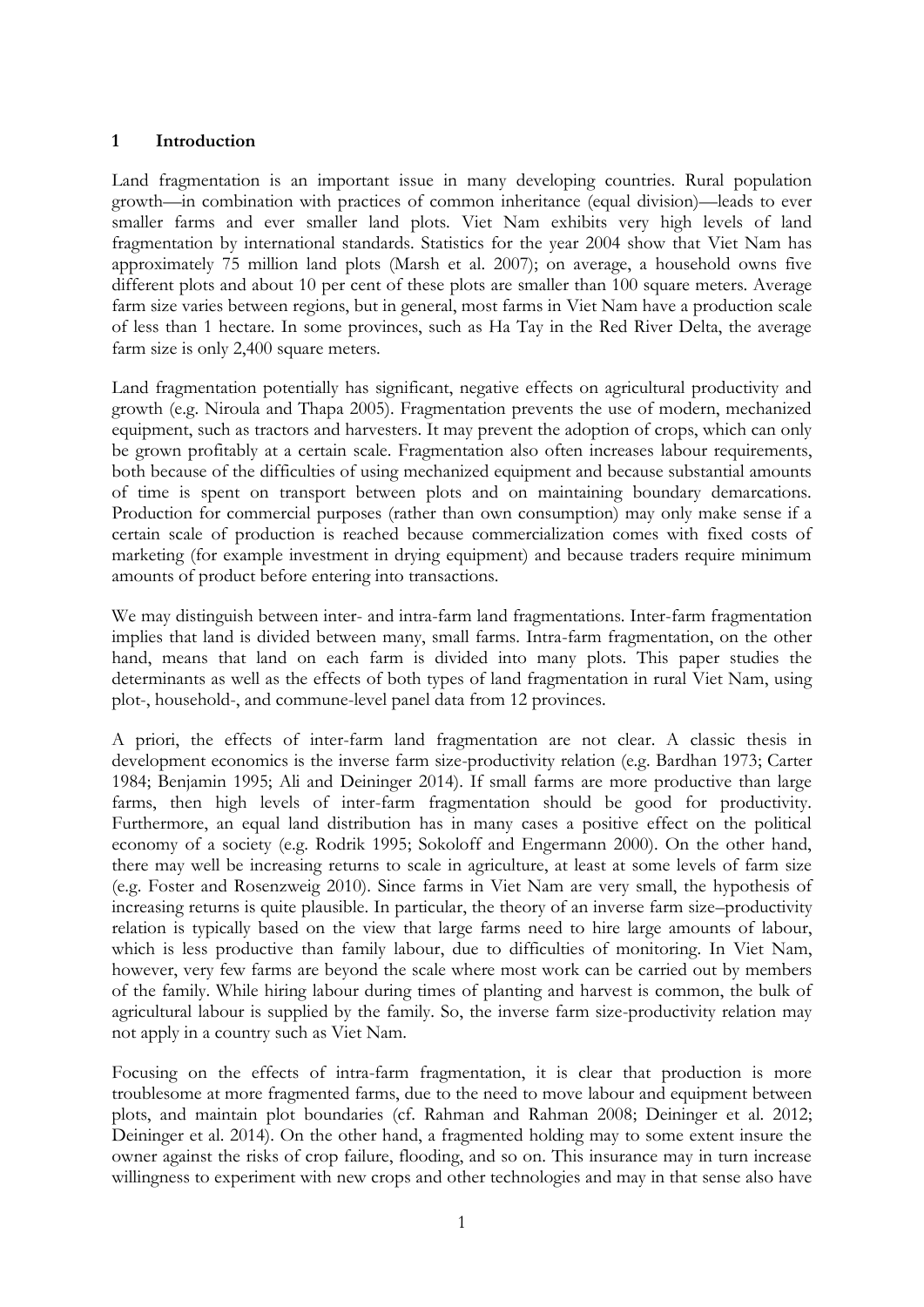a positive effect on productivity (Blarel et al. 1992). Hence, for both inter- and intra-farm fragmentations, there is no clear, a priori prediction regarding effects on productivity.

In terms of the determinants of land fragmentation, it is clear that in the case of Viet Nam, egalitarian government land allocation policies at the time of agricultural de-collectivization in the late 1980s and early 1990s is a major reason behind current levels of fragmentation, although population pressure and inheritance practices also play important roles (Ravallion and van de Walle 2004, 2006). Similarly, Tan et al. (2006) conclude that government land allocation practices are a major driver of land fragmentation in China. Reductions in land fragmentation may be brought about by either markets, or by government and community interventions. We study the effects of land sales and rental markets and government land consolidation programmes on levels of inter- as well as intra-farm land fragmentation.

The paper is organized as follows: Section 2 presents the dataset used, key variable definitions, and descriptive statistics. Section 3 presents multivariate, household-level analyses of the *effects* of land fragmentation on outputs, inputs, and profits in crop agriculture. Section 4 shows results of plot level analyses. Section 5 investigates the *determinants* of both inter- and intra-farmland fragmentation. Section 6 concludes.

# **2 Data set, variable definitions, and descriptive statistics**

#### **2.1 Data set**

<u>.</u>

We make use of a household panel data set collected in the Vietnam Access to Resources Household Survey (VARHS). The survey was implemented in 12 provinces in Viet Nam between July and September 2008 and between June and August 2010. It re-interviewed rural households sampled for the income and expenditure modules of the 2002 and 2004 Viet Nam Household Living Standards Survey (VHLSS) in the 12 provinces.<sup>1</sup> Provinces were selected to facilitate the use of the survey as an evaluation tool for Danida-supported programmes in Viet Nam. Seven of the 12 provinces are covered by the Danida business sector programme support (BSPS), and five provinces are covered by the agricultural and rural development (ARD) programme. The provinces supported by the agricultural support programme are located in the North West and Central Highlands, so these relatively poor and sparsely populated regions are over-sampled. The sample is statistically representative at the provincial but not at the national level.

The 2008 round of the VARHS survey covered 2,278 households originally sampled for VHLSS 2002 or VHLSS 2004. Out of these households, 2,233 were identified and resurveyed in 2010 (implying an attrition rate of two per cent).<sup>2</sup> Of these, 2,113 own or operate agricultural land. The household survey collected detailed information on farm size, number of plots, other land characteristics, agricultural inputs and outputs, land market transactions, and general information about individuals and households. A commune questionnaire was also administered, collecting

<sup>&</sup>lt;sup>1</sup> See CIEM et al. (2009) for further background information and details. The sampled provinces are, by region: Red River Delta: Ha Tay; North East: Lao Cai, Phu Tho; North West: Lai Chau, Dien Bien; North Central Coast: Nghe Anh; South Central Coast: Quang Nam, Khanh Hoa; Central Highlands: Dak Lak, Dak Nong, Lam Dong; Mekong River Delta: Long An.

<sup>&</sup>lt;sup>2</sup> In addition, 991 households in selected upland communes were interviewed in 2008; 951 of these were reinterviewed in 2010. These households were included for the purpose of evaluating a Danida policy programme being implemented in these areas. Since this sample is not statistically representative, we do not use it.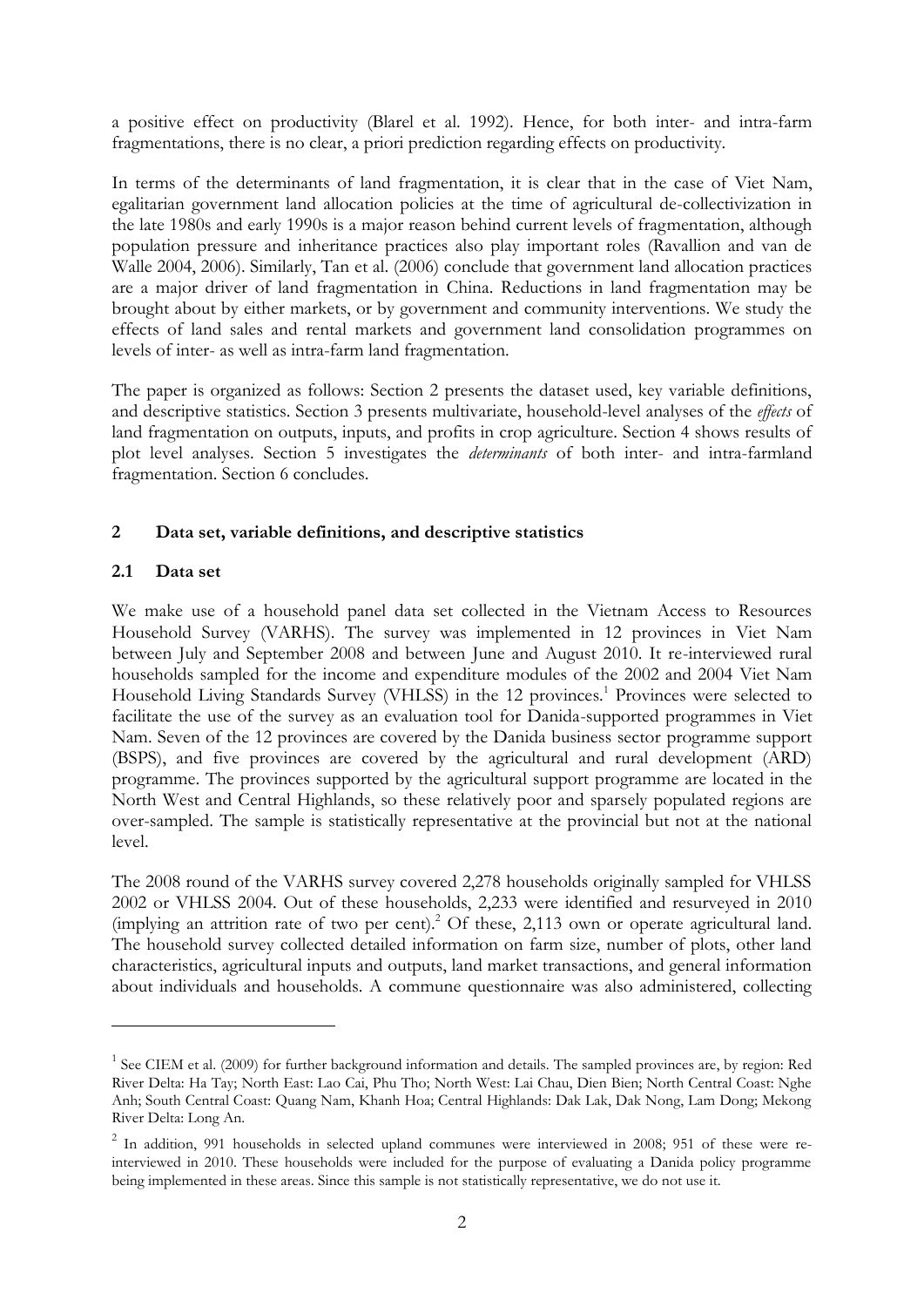data on commune land distribution, land consolidation programmes, and a number of other variables.

# **2.2 Key variables**

To study the effects of inter-farm land fragmentation, we conduct household as well as plot level analyses and focus on the effects of farm size on productivity, labour input, mechanization, and crop choice. A main dilemma is whether to measure farm size by the area of owned agricultural land, or the area of operated land (owned land plus land rented in minus land rented out). Since we are mainly interested in the inputs and outputs of agricultural production, we use the operated area, and note that only about 5 per cent of land is rented, so the choice between owned or operated land only affects results moderately. Residential plots are included in the operated area if and only if they are used for cultivation.

Measuring intra-farm land fragmentation is more complicated. The number, size distribution, and spatial distribution of plots are all potentially relevant. A priori, it is not clear which of these dimensions are most important. For example, if the main problem related to intra-farm land fragmentation is traveling time between plots, and between home and plots, then spatial distribution should matter a great deal. On the other hand, if the main issue related to fragmentation is the effort needed to maintain boundary demarcations (fences, dykes, etc.), then distances between plots and the household home are less important. In household level analyses, we employ three different measures of intra-farm land fragmentation. First, the number of plots

operated. Second the Simpson index of fragmentation, which is defined as  $1-\sum s_i^2$ 1 1 *N i i*  $-\sum s_i^2$ , where  $s_i$  is

the share of total farm area covered by plot *i* and *N* is the total number of plots operated by the household. Higher values imply higher levels of fragmentation. This measure takes into account the size distribution but not the spatial distribution of plots. Finally, we calculate the sum of distances between the household home and each plot. While this measure ignores the size distribution it does account for the number of plots and their spatial distribution.

A key concern is the potential effect of land fragmentation on agricultural productivity. Addressing this issue requires a definition of productivity. Alternative studies have used yields, value of output per hectare, income per hectare, and profits per hectare as measures of productivity. By 'income' we here mean the value of output minus the value of purchased inputs. 'Profits', on the other hand, are defined as the value of output minus the value of purchased inputs as well as family labour. As the results presented below make clear, the conclusions reached about the effects of fragmentation on productivity depends critically on which measure of productivity is employed. From the point of view of economic theory, there is little doubt that the most satisfying measure of productivity is profits. Yield, value of output, and income are all partial, or incomplete, measures of productivity because they ignore the cost of one of more inputs in production. The reason many researchers have nevertheless declined to use profits as a measure of productivity is the severe practical problems related to measuring profits. In particular, most farms in developing countries, including Viet Nam, rely heavily on the use of family labour. Obtaining a monetary estimate of profits requires monetary valuation of family labour inputs. The standard approach is to value family labour by the local wage rate for unskilled, agricultural labourers. However, this methodology may be flawed. In most agricultural practices, labour demands vary heavily over the seasonal cycle. Labour intensity is high during planting and harvesting and low in between. This is particularly true for paddy rice farming, which is prevalent in Viet Nam. Employment of hired, agricultural labourers is much higher in the months of planting and harvesting than in other months. Therefore, the wages recorded mainly reflect conditions during the months of peak labour demand, where wages are higher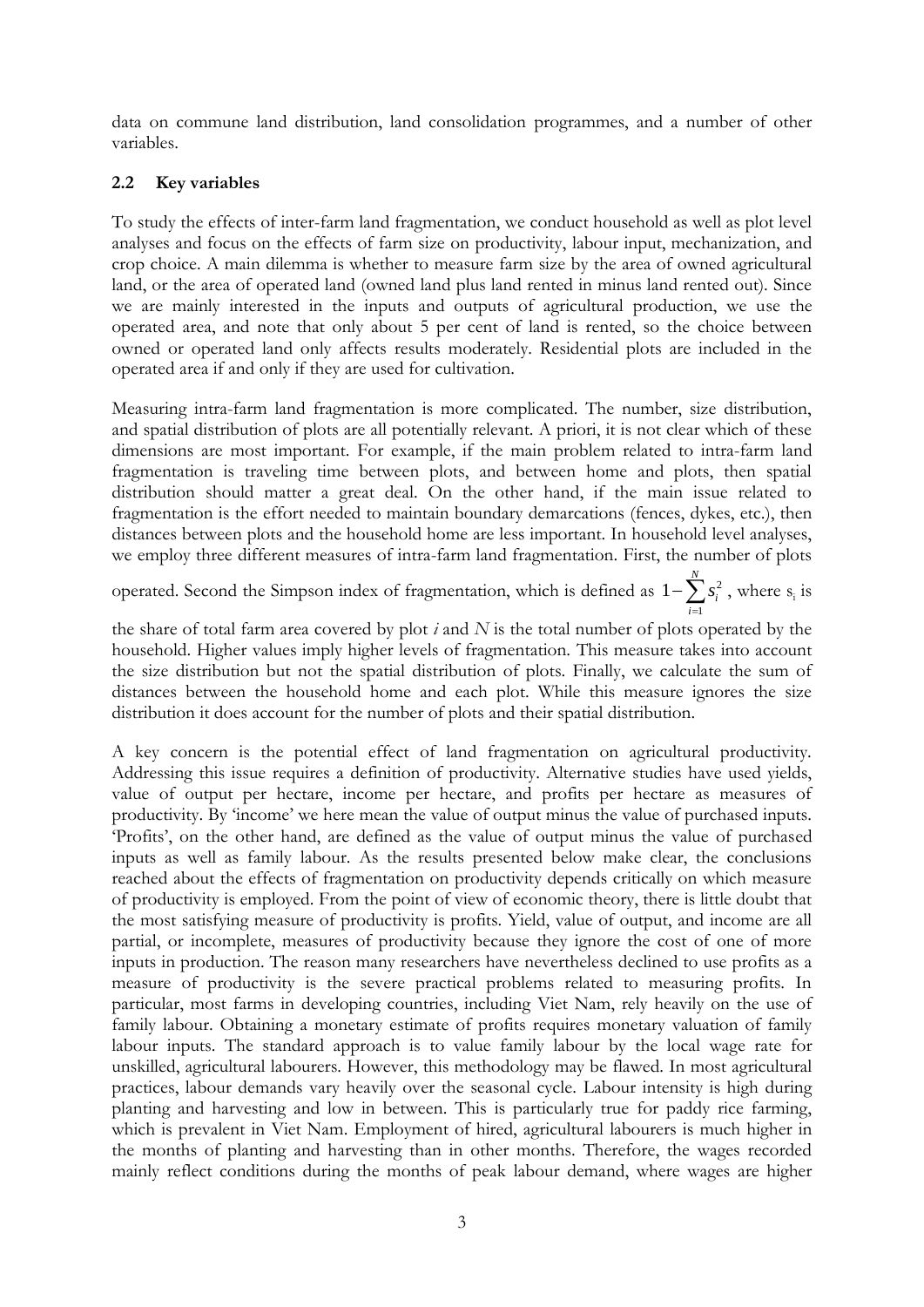than in other months. On the other hand, when surveys, such as the VARHS, ask households about the number of days they have worked in agriculture, respondents with no occupation besides agriculture are likely to include most days of the year, including many days during the slack season. Valuing this labour by the measured, local wage rates is likely to overestimate the real, shadow value of agricultural labour. These issues are dealt with here by assuming that shadow wages equal local wage rates in the busy season and are zero in the slack season. The typical Vietnamese farmer grows two crops per year. If each planting and each harvest season is 15 days, the busy season is at most 60 days per crop. Accordingly, we value family labour at the going wage rate for at most 60 days per crop and zero for additional time beyond that.<sup>3</sup>

The descriptive statistics presented in Table 2 indicate that average profits by this definition are close to zero, consistent with assumptions of optimizing behaviour and competitive labour markets in the busy season and surplus labour in the slack season.

We are also interested in measuring the effects of productivity on labour input in agriculture. This is interesting both because of the effect of labour use on agricultural profits, and in its own right. From a macroeconomic perspective, continued economic growth and industrialization in Viet Nam requires massive movement of labour from the primary to the secondary and tertiary sectors. This process is facilitated by the adoption of less labour-intensive techniques in agriculture. In terms of measuring total labour inputs, one minor concern stems from the fact that the VARHS did not measures days of hired labour use; only the value of hired labour. The days of hired labour employed is estimated as the value of hired labour divided by the local wage rate for unskilled agricultural workers (valuing hired labour by the going wage rate is much less problematic than doing the same for family labour). For most households, family labour is much more important than hired labour.

# **2.3 Regional heterogeneity**

Conditions for agriculture differ substantially across the regions of Viet Nam. To take this heterogeneity into account, we divide the 12 provinces in the VARHS sample into four categories, namely the Northern lowlands (ex-Ha Tay, Phu Tho, and Nghe An provinces); Northern highlands (Lao Cai, Dien Bien and Lai Chau); Central highlands (Dak Lak, Dak Nong, and Lam Dong); and Southern lowlands (Quang Nam, Khanh Hoa, and Long An). The categorization is somewhat rough. For example, parts of Phu Tho and Nghe An provinces are best characterized as 'highland', although most people in these provinces live in the lowlands. Nevertheless, the distinction captures significant variation along the important dimensions of north–south and highland–lowland. Most analyses in the paper are conducted separately for each region and important differences between regions do emerge.

# **2.4 Descriptive statistics**

-

Table 1 presents descriptive statistics on inter- and intra-farm land fragmentation in 2010, by region. The results document the very high levels of fragmentation characterizing Vietnamese land distribution, especially in northern parts of the country. In the northern plains, median farm size is less than a quarter of a hectare. Nevertheless, farm land is on average divided into 5.5 different plots. Intra-farm fragmentation is even higher in the Northern highlands, although average farm size in the highlands is higher than in the lowlands, largely reflecting much lower

 $3$  Of course, the duration of the busy season depends to some extent on the type of crop grown and the amount of operated land. These factors are ignored in the calculation of the labour value, but controlled for in the regression analyses presented.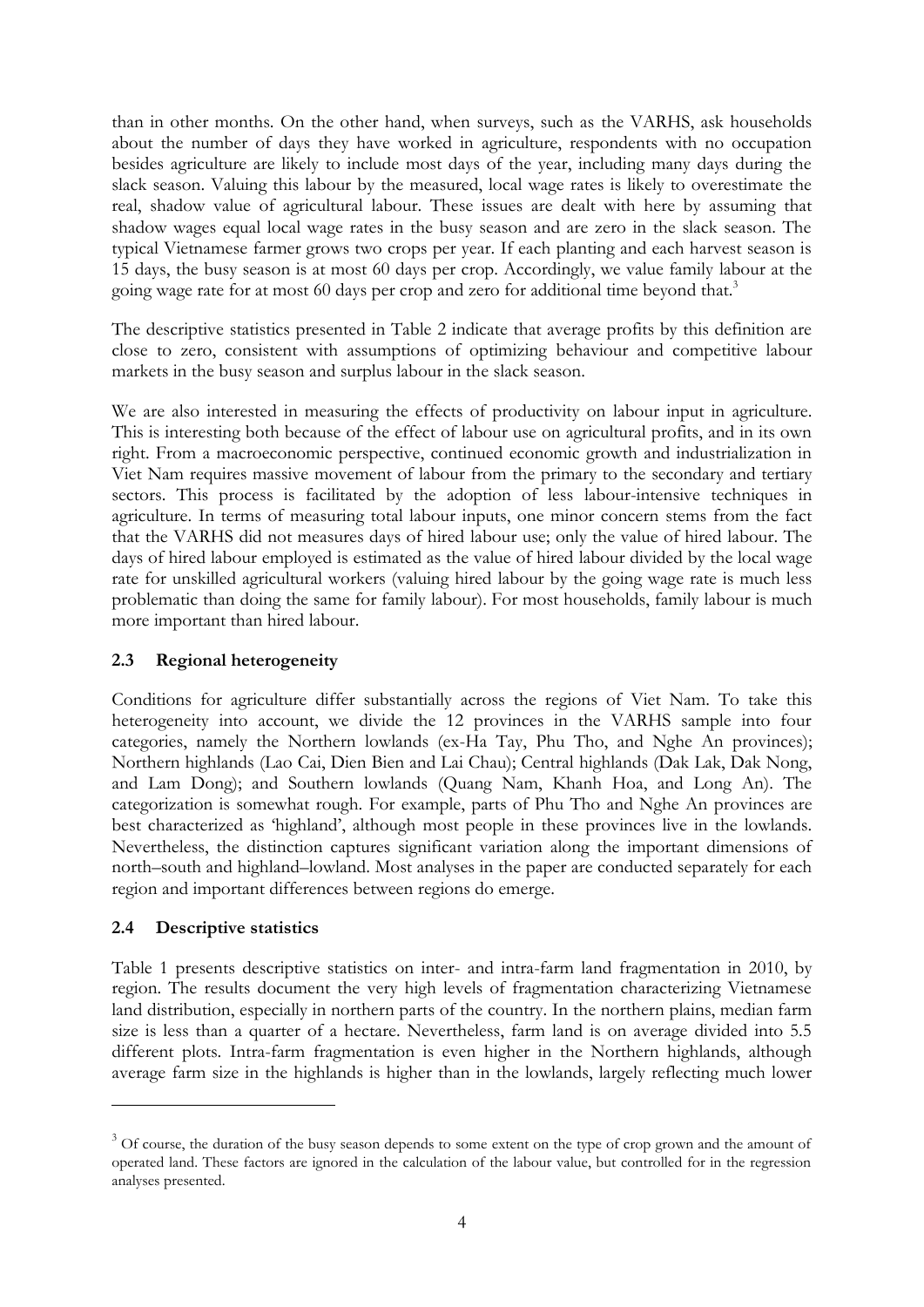quality of land in the hills. Fragmentation is significantly less pronounced in the south. Farms are larger, but nevertheless divided into fewer plots. This pattern has long historical roots. Population density, and therefore land scarcity, and land fragmentation were much more pronounced in the northern than in the southern plains, even during colonial and pre-colonial times (Gourou 1936/1965; Popkin 1979). However, as discussed in the introduction, the main factor behind current levels of land fragmentation is government land allocation policy in the context of de-collectivization. Egalitarian principles of land allocation meant that farm land was distributed evenly among households and that all households were supposed to receive land of high quality as well as lower quality. Because collectivization had progressed much further in the north than in the south, this process affected the north more than the south (Ravallion and van de Walle 2008a). Apart from government policies, land fragmentation is also affected by land inheritance practices and the functioning of land markets, an issue to which we return in Section 4. Even if land distribution in Viet Nam is equal by international standards, there is some inequality. The land distribution displays the right-skewed shape characteristic of almost any asset or income distribution, which explains why the mean landholding is higher than the mean in all regions.

Table 2 presents statistics on inputs and outputs in agriculture, by five categories of farm size. This is the first step in our analysis of the effects of inter-farm land fragmentation. Table A1 in the Appendix presents results separately by region. Value of output, value of non-labour inputs, labour days and profits are all affected by outliers. Therefore, the top and bottom 1 per cent of these variables are trimmed, similar to the approach taken in Hsieh and Klenow (2009). Results show strong effects of farm size. The value of output per hectare declines steadily with the amount of land operated. This may in part reflect variations in land quality, which we therefore try to control for in the regression analyses presented below. On aggregate, the value of nonlabour inputs per hectare is not strongly affected by farm size. However, this result masks significant inter-regional diversity. In the north, the value of non-labour inputs per hectare is in fact much higher on small farms than on large, whereas in the south there is a weaker tendency in the opposite direction. This may indicate that input markets function more efficiently in the south than in the north. Most strikingly, farm size has an extremely strong, negative effect on the amount of labour applied per hectare. Labour intensity is more than five times higher in the smallest than in the largest farm-size category.

Results also show that profits (as defined above) increase monotonically with farm size. Estimated profits are negative for farms smaller than 0.5 hectares. These results are consistent with recent results for India, where farm size is also found to have a significant, positive effect on agricultural profits (Foster and Rosenzweig 2010) but goes against the conventional wisdom of an inverse farm-size productivity relation.

Table 2 also presents results for two types of mechanical equipment (tractors and harvesters) and for crop choice (the share of land planted in at least one season with rice and the share planted with perennial crops). Results show a strong, positive effect of farm size on the probability of owning a tractor, confirming the expectation that land fragmentation reduces mechanization in agriculture. On the other hand, medium sized farms are more likely to own a harvester than both the smallest and the largest farms. This probably reflects the fact that harvesters are used for harvesting rice, which is rarely grown on the largest farms. Farm size is strongly correlated with crop choice (of course, in many cases there is no 'choice', because rice growing is mandated by land use plans, cf. Markussen et al. 2011). Smaller farms are more likely to grow rice and less likely to grow perennial crops.

Table 3 presents the same set of agricultural input and output variables as Table 2, but in this case by categories of intra-farm land fragmentation. Table A2 in the Appendix presents results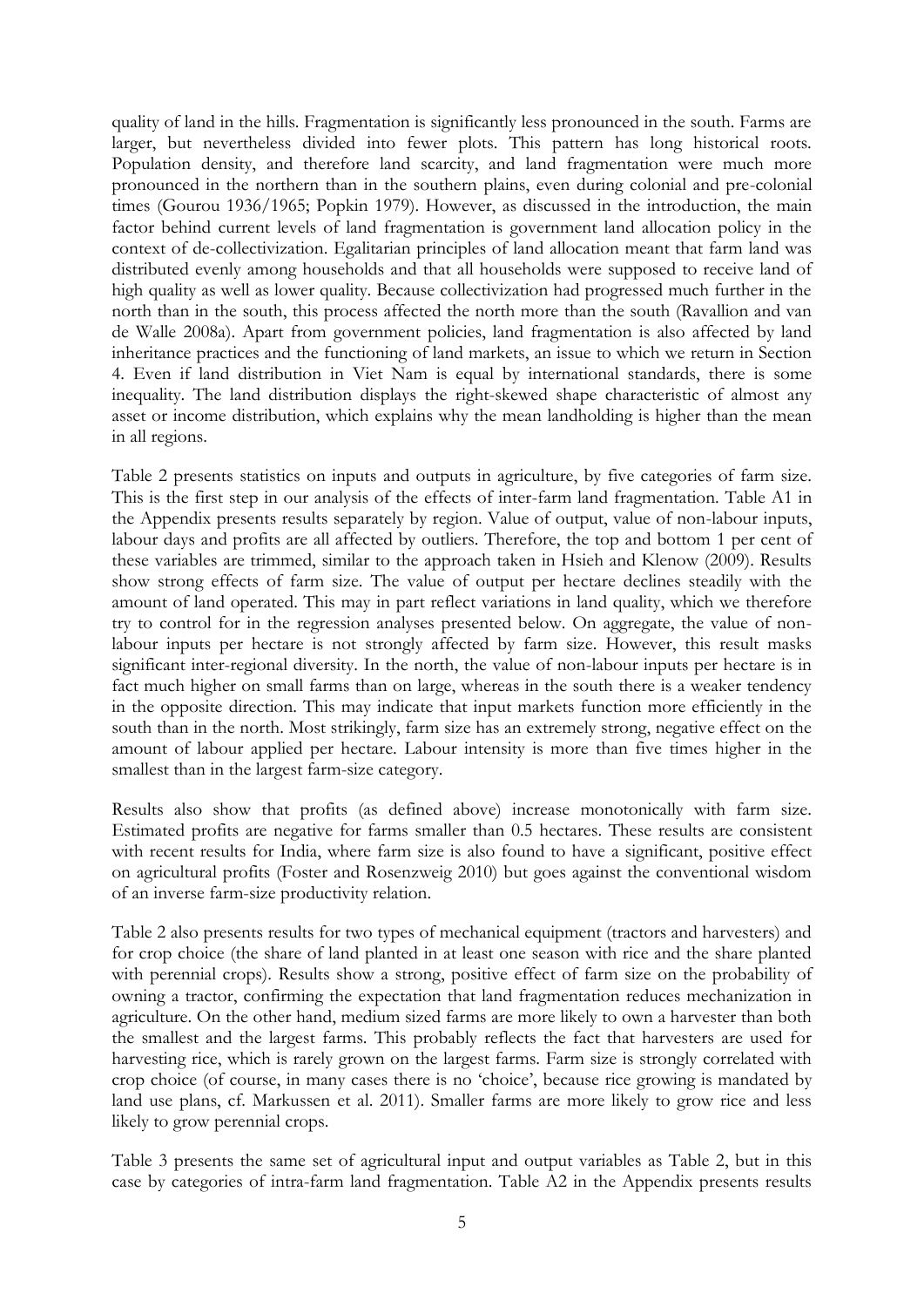by region. This is the first element in our analysis of the effects of intra-farm fragmentation, here measured by the number of plots operated. With the exception of crop choice, the effects of intra-farm fragmentation are not nearly as strong as the effects of farm size presented in Table 2. Also, the effects of intra-farm fragmentation are in several cases non-monotonous. Value of output per hectare is smallest on farms with only one plot. It is highest on farms with two plots and then declines. Similar patterns are found for non-labour inputs per hectare and profits per hectare. Profits per hectare actually increase among farms with more than four plots. In terms of labour inputs, the highest labour intensity is found on farms with only one plot, and the second highest on farms with more than nine plots. Labour intensity increases moderately and monotonically from farms with two to three plots to farms with more than nine plots. Appendix Table A2, however, shows that this result is reversed when regions are considered separately. Therefore, these descriptive statistics do not immediately support the view that intra-farm fragmentation is associated with higher labour intensity and lower productivity. The relationship between the number of plots and ownership of tractors is non-monotonous. A higher plot number increases the probability of owning a harvester. There is not support in these results, then, for the view that intra-farm fragmentation reduces mechanization. However, we should be careful about drawing inferences about causality from these descriptive tables. Intra-farm land fragmentation is positively and strongly correlated with growing rice. Conversely, fragmented farms are much less likely than consolidated ones to grow perennial crops.

#### **3 Multivariate analyses of the effects of fragmentation**

-

To be able to control for the potential influence of 'third' variables, which may confound estimates of the effects of land fragmentation, we turn to multiple regression analyses. These analyses exploit the 2008–10 VARHS-panel. In this section, we present household-level regressions for profits, value of output, value of non-labour inputs, and labour input. For the last three variables, we use logarithmic specifications which reduce the influence of outliers and lead to better model fit. However, since the profit measure includes many negative values, a logarithmic specification is not appropriate. Random effects regressions are presented. Province dummies are included in all specifications (not shown). Standard errors are clustered at commune level. Control variables include land and household characteristics, measures of cropping patterns and a year indicator.

Table 4 presents regressions for profit per hectare. Regression 1, 2, and 3 use data for all regions and each includes an alternative measure of intra-farm fragmentation (number of plots, Simpson index, and total distance). Results confirm the patterns found in Table 2: larger farms are more profitable, implying that inter-farm land consolidation improves efficiency in Vietnamese agriculture. Interestingly, the effect of farm size is stronger and only significant in the north. This indicates that land consolidation is a more pressing issue in the north, where farms are indeed smaller (as shown in Table 1) and land sales markets are much thinner than in the south (see e.g. Brandt 2006; Khai et al. 2013).<sup>4</sup>

<sup>&</sup>lt;sup>4</sup> One potential reason why larger farms are more profitable is that they are more likely to sell their output on the market. Commercialization may increase profitability because of competitive pressure and because market participation provides information about performance relative to other producers. A measure of whether the household sells any crops is available, but not included in the regressions in Tables 4–7 because it is likely to be highly endogenous (a good harvest increases the likelyhood of selling some of the output on the market). If the indicator is nevertheless included, the estimated effects of land fragmentation are not substantially altered. In some regions, particularly the Central highlands, the share of land with perennial crops can probably be viewed as a proxy for commercialization.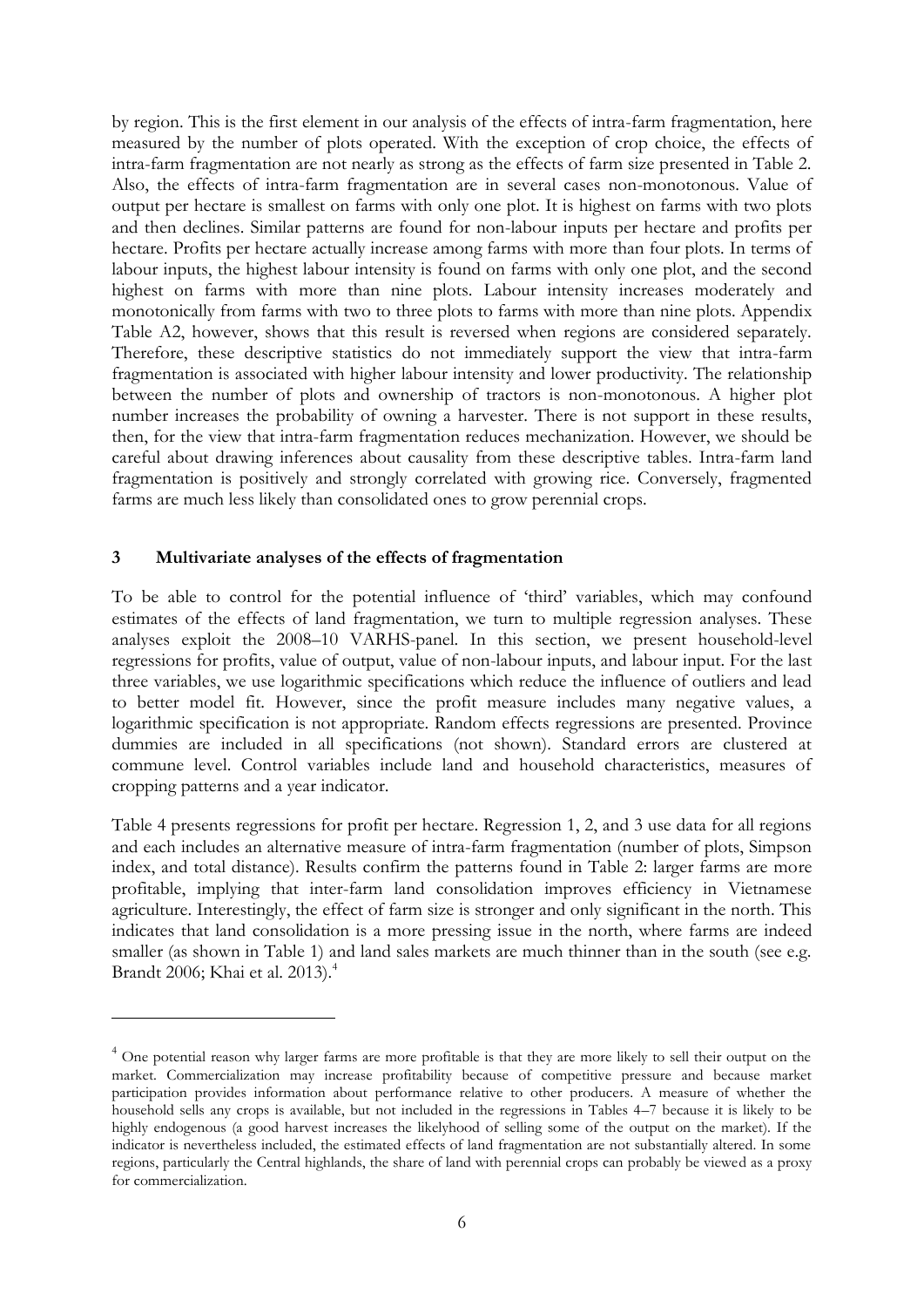Surprisingly, regressions 1 to 3 all show a *positive* effect of intra-farm land fragmentation on profits. This is in sharp contrast with the prediction of a negative effect of intra-farm fragmentation on efficiency (see Marsh et al. 2007). One methodological explanation may be that land quality is not appropriately controlled for, and that more fragmented farms have higher land quality. However, note that the regressions include controls for irrigation, slope of land, and an indicator for the share of land exhibiting any of a list of 'problems' (gullies, sedimentation, landslides, dry or stony soil, or other problems). For a substantive (rather than methodological) explanation we may speculate, as done in the introduction, that more fragmented farms are less exposed to risks of crop disease, flooding, and so on, and that lower exposure to risk increases farmers' readiness to experiment with new, potentially more profitable techniques of production.

Results for control variables generally conform to expectations. A higher share of land with perennial crops is associated with higher profits, but region-specific analyses show that this effect is only significant in the Central highlands, the main coffee-growing area. Irrigation, other dimensions of land quality, and the household head's years of schooling are also significant determinants of profits. Profits were higher in 2008 than in 2010, probably an effect of the global price hike in cereal prices during 2007–08.

Table 5 presents regressions for the value of output. Again, the results on the effects of farm size in Table 2 are confirmed. Smaller farms have significantly higher value of output per hectare than large farms. This result holds in all regions. For two of the three measure of intra-farm fragmentation, there is a positive effect of fragmentation on value of output.

Table 6 presents regressions for the value of non-labour inputs. In contrast with the results in Table 2, the results show a significant, negative effect of farm size and a significant, positive effect of intra-farm fragmentation on input intensity. Hence, intensity of non-labour inputs may contribute to explaining why larger farms are more profitable.

Table 7 shows regressions for labour intensity. Results confirm the impression emerging from Table 2 of an extremely strong and significant, negative effect of farm size on labour use per hectare. This result holds in all regions. Two of the three measures of intra-farm fragmentation have a strong and highly significant, positive effect on labour intensity. In contrast with the bivariate results in Table 3, these results confirm the expectation that more fragmented farms use more labour, all else equal.

To summarize, the most important result emerging from these analyses is the strong effect of both intra- and inter-farm land fragmentation on labour intensity in agriculture, and the negative effect of inter-farm land fragmentation on profits. In other words, the relation between farm size and productivity is positive, rather than inverse. For intra-farm fragmentation, on the other hand, a somewhat surprising, positive effect of fragmentation on profits emerges.

# **4 Plot level analysis**

The VARHS data set used in this paper is distinguished by the availability of detailed data at the household and at the plot level. Here this data is exploited to investigate effects of intra-farm fragmentation in more detail. For non-labour inputs, data on whether each type of input was used or not is available for the five largest plots in each household. Data on the exact quantities and values of these inputs is not available at the plot level. Data on labour inputs is also not available at the plot level. Therefore, the outcome variables used here are measures of crop output. First, we use the value of total crop production per square meter. Second, we focus on plots sown with rice and measure the total quantity of rice produced per square meter (i.e. the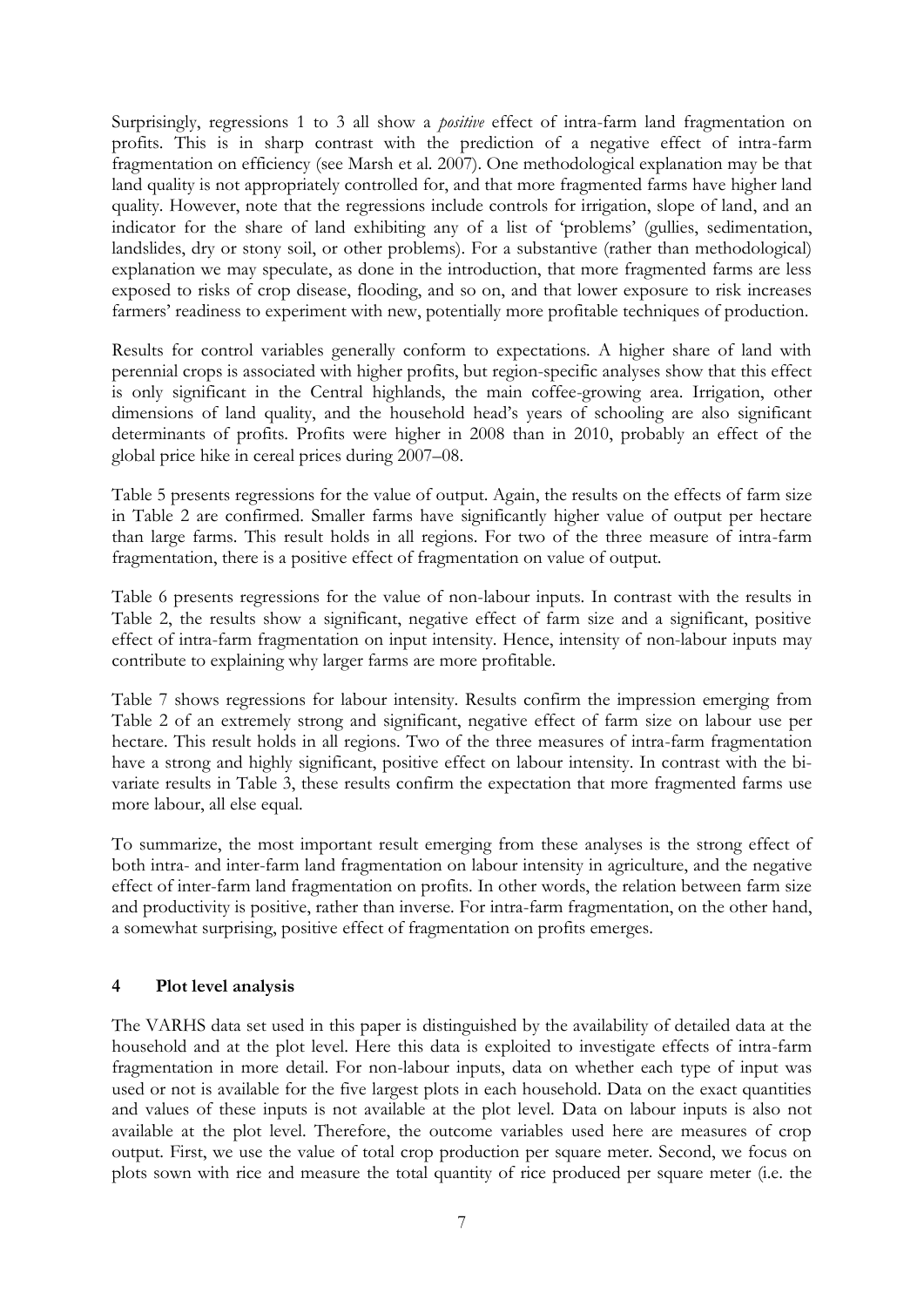yield of rice). Since these variables are quite strongly affected by outliers (probably mostly because of measurement and recording errors), the variables are 'trimmed' by dropping the 1 per cent highest and the 1 per cent lowest observations As mentioned above, a similar method was used in Hsieh and Klenow (2009). We use three measures of intra-farm fragmentation. The first is the area of the plot. If intra-farm fragmentation harms productivity by preventing use of machinery, then small plots should be less productive than large plots, all else equal. Second, we use the distance of the plot from the family home. If fragmentation is harmful because high travel time prevents plots from being tended to in an optimal manner by farmers, then more distant plots should be less productive. Plots sharing a border with other plots operated by the household should suffer less than other plots from high travel times. Therefore, we also include a dummy for sharing a border with another plot belonging to the household.

Results are shown in Table 8. A series of control variables is used, including the share of the plot planted with annual rather than perennial crops, plot ownership status, restrictions on crop choice, when the plot was acquired, the number of harvests per year, irrigation, recent investment in soil and water conservation, whether the plot was affected by a natural disaster in the last year, plot slope and plot problems (gullies, sedimentation, etc.). Indicators for using a number of different non-labour inputs (seeds, saplings, chemical fertilizer, etc.) are included in regressions 2 and 4. However, since these variables are only available for the five largest plots in each household, some plots are dropped from these analyses. Therefore, specifications without input indicators are also included (regression 1 and 3). Due to space constraints, some control variables are not shown. A year indicator is also included. Importantly, household fixed effects are introduced to neutralize the impact of household-level determinants of productivity, such as household labour force, farming skills, and so on.

Results show that plot size has a significant, *negative* effect on productivity both in models for total value of output and for rice yields. One potential explanation is that small plots are more fertile. Note, however, that the regressions control for a large number of factors related to fertility. The conclusion that sub-division of plots increases productivity is clearly not warranted. On the other hand, the results lend no support to the view that merging plots would increase production. The results are consistent with the findings in Table 5 that intra-farm plot fragmentation is associated with higher value of output per hectare at the household level.

Looking at the distance variable, a different picture emerges. More distant plots are indeed significantly less productive than other plots, in line with the view that intra-farm fragmentation reduces efficiency. The estimates for sharing a border with other plots are insignificant. These results suggest potentially important policy implications for the specific design of land consolidation programmes. It appears to be more important to reduce travel time than to merge small plots into larger units.

Results for control variables are also interesting. Estimates suggest significant positive effects of Land Use Certificates (Red Books) and significant, negative effects of crop choice restrictions (see Markussen et al. 2011). These findings stress the importance of land property rights for agricultural productivity. They also underline, the strong, negative effect of natural disasters in crop output.

In conclusion, plot level analyses generate a more nuanced picture of the effects of intra-farm land fragmentation than the household-level regressions above. While there is no evidence that small plots are less productive than large plots (indeed, the results indicate the opposite), long distances between home and plot do in fact appear to be harmful for agricultural production.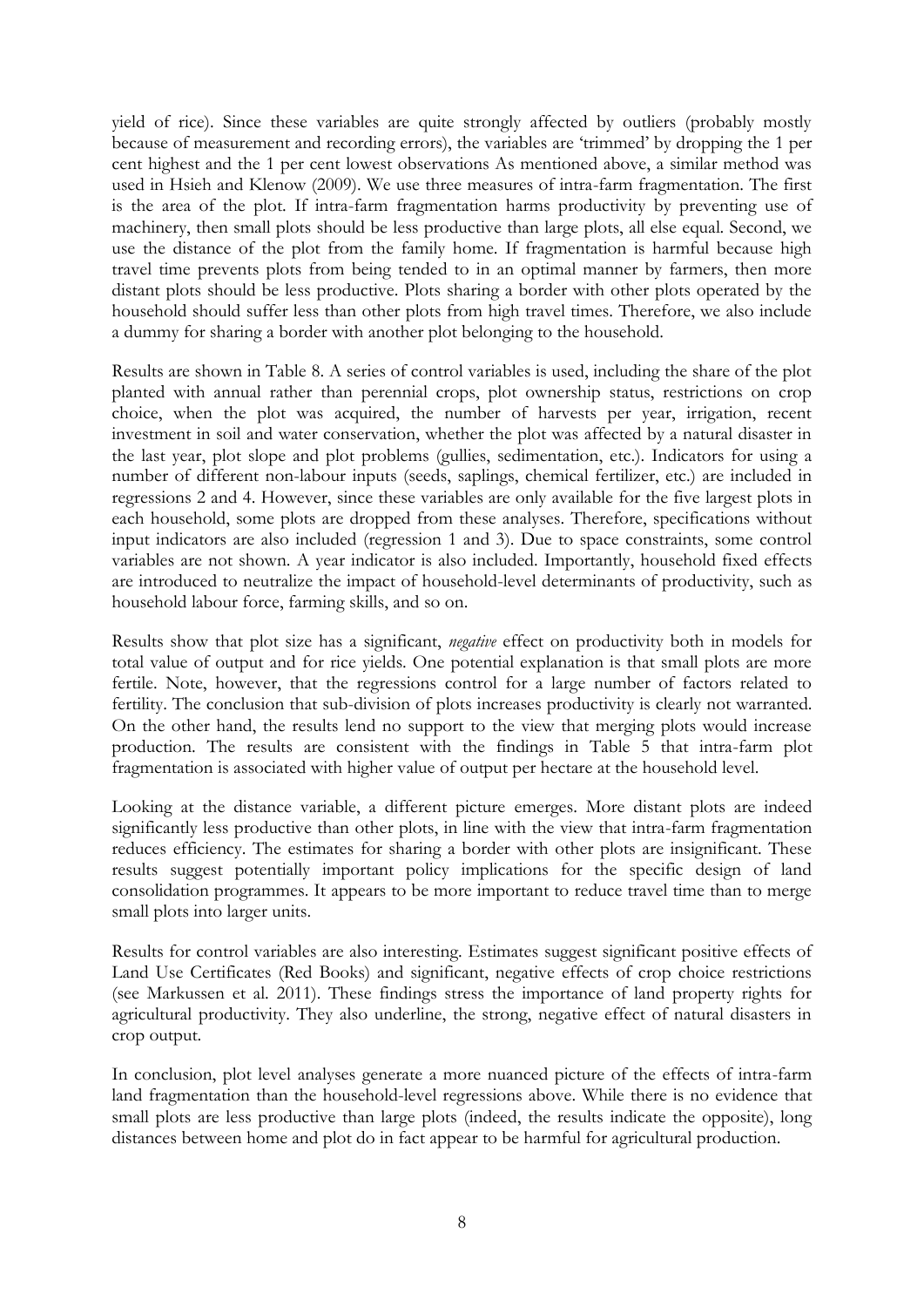# **5 Determinants of fragmentation**

Having studied the effects of land fragmentation, we now turn to analysing the determinants of fragmentation/consolidation. An issue of key importance is whether and when land market transactions facilitate consolidation. Another important question is whether administrative land reform is an effective means to increased consolidation. Since administrative reforms explicitly aimed at moving land from small to large farms are likely to be highly controversial, administrative reform is more relevant in the context of intra-farm fragmentation. Indeed, programmes to decrease plot-level fragmentation have been implemented in many communes in Viet Nam and one aim of the analysis that follows is to assess the effects of such programmes.

# **5.1 Inter-farm fragmentation**

To study the determinants of inter-farm land consolidation we exploit the VARHS commune level data from 2008 and 2010. The VARHS commune questionnaire collects data on the commune land distribution, land market transactions, and many other commune characteristics. The measure of land consolidation used is the share of households in the commune owning more than two hectares of land (data on operated land is not available at commune level). Regressions for this variable are presented in Table 9. The most important explanatory variable is the number of land sales registered in the commune per household. Now, communes with a more fragmented land distribution typically have a higher number of plots and for that reason also more land transactions. Hence, there is a reverse, negative effect of consolidation on land market transactions. To remove this effect from the analyses, commune fixed effects are included. In regressions with fixed effects, only variation over time within each commune is driving the results. The regressions answer the question: does an increase in land markets activity (or in any of the other, explanatory variables) lead to higher consolidation or to more fragmentation? Another important question, apart from the direct effect of land markets, is whether integration into the market economy more generally facilitates land consolidation. In particular, if people have better opportunities of finding gainful employment outside agriculture, we would expect that marginal farmers are more willing to sell their land and rely on the nonfarm sector. Therefore, regressions also include the following measures of off-farm opportunity: the presence of a permanent market in the commune, the daily wage for male construction workers, and the number of enterprises per 1,000 inhabitants in the commune. Finally, a measure of population density (number of households per hectare of agricultural land) is included.

Results of the fixed effects regressions show a significant, positive effect of land sales on consolidation. Communes with increasing numbers of land sales also experience an increase in the share of farms above two hectares. Interestingly, this effect is only present in the south. Hence, although the analysis presented above indicated that efficiency gains from land consolidation are highest in the north, results in Table 9 indicate that markets only facilitate consolidation in the south. This is testimony to the highly imperfect functioning of land sales markets in the north (Khai et al. 2010). One barrier to land markets in many provinces is the 'land ceiling' of two (sometimes three) hectares, which implies that land holdings in excess of two (three) hectares is subject to taxation. Removing this obvious barrier to land consolidation might change the results in Table 8.

The results offer only weak support for the idea that market integration facilitates land consolidation. None of the off-farm opportunity indicators are significant, although the construction wage variable is almost significant in regression 2.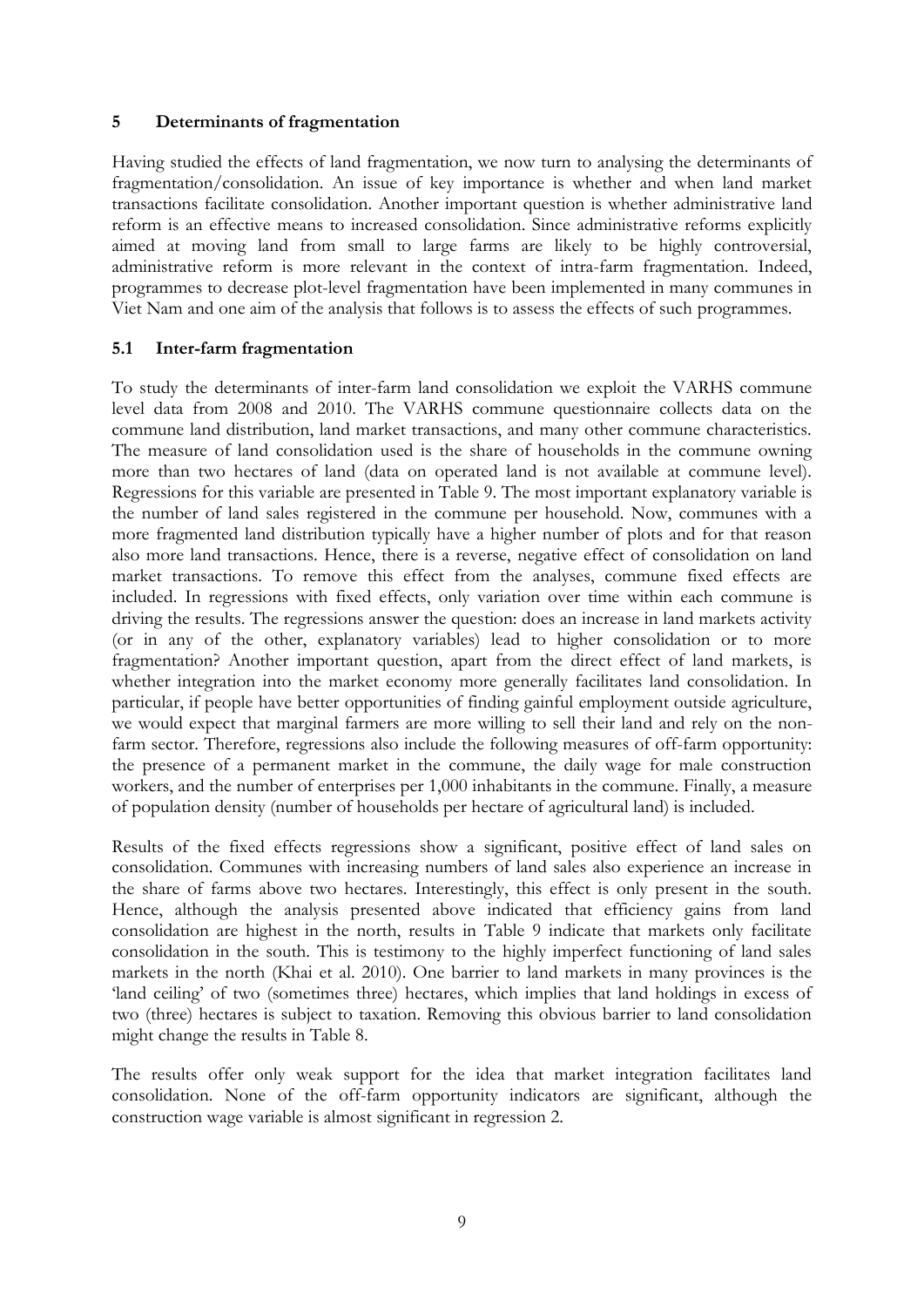# **5.2 Intra-farm fragmentation**

To study the determinants of intra-farm fragmentation, we turn again to household-level regressions. We choose the Simpson index as the measure of intra-farm fragmentation and investigate whether administrative land consolidation programmes and land rental-and sales markets transactions reduce or increase this variable. Again, severe endogeneity problems mean that the inclusion of fixed effects is important. In particular, land consolidation programmes are disproportionately implemented in communes with a high level of land fragmentation, inducing a positive, cross-sectional correlation between consolidation programmes and fragmentation. Therefore, regressions for the Simpson index include household fixed effects. Analysing the effects of land market transactions is somewhat complicated. Clearly, a farm that buys land/rents in land is going to increase its level of fragmentation. Conversely, selling/renting out land reduces fragmentation. However, if purchased or rented plots are merged with other plots, or if they are located closer to the home of the receiving household than to the home of the supplying household, transactions may lead to a net decline in fragmentation. Therefore, indicators for selling and buying land in the last two years, and for renting land in or out, respectively, are included in the regressions. To check the total effect of land transactions on fragmentation, we test whether the *sum* of the coefficients for buying and selling (renting in and out) is positive, implying that land markets increase fragmentation, or negative, which would imply that market transactions lead to consolidation.

Results, presented in Table 10, show that the presence of a land consolidation programme does have the expected, negative effect on the Simpson index. However, in the regressions for all regions, the effect is not significant. It is also insignificant in all individual regions, except for the Northern lowlands. On average, therefore, land consolidation programmes appear to have only a moderate effect. However, where intra-farm land fragmentation is arguably most acute, in the northern plains, the programmes do have an impact.

For land market transactions, selling and renting out have the expected, negative effects on fragmentation, while buying and renting in have the equally predictable, positive effects. In all regressions, the negative effect of renting out is numerically higher than the positive effect of renting in. This difference is significant in the random effects regression and almost significant in the fixed effect regression for all regions, providing weak evidence that rental markets may contribute to reducing the fragmentation of operational holdings. For sales markets transactions, on the other hand, the positive effect of buying land is always higher than the negative effect of selling. The difference is significant in the random effects regression but insignificant in the fixed effects models. Hence, there is no evidence from these analyses that land sales markets contribute to reducing intra-farm land fragmentation.

# **6 Conclusion**

The paper has investigated the determinants as well as the effects of intra- and inter-farm land fragmentation in rural Viet Nam. In terms of the effects of fragmentation, the most important result is the very strong effect of especially inter- but also intra-farm land fragmentation on labour use in agriculture. While this conclusion is not surprising, the estimated size of the effect is striking. Labour input per hectare is more than five times higher on the smallest farms than on the largest. This implies that land consolidation has the potential to release massive amounts of labour from agriculture. As countries such as Viet Nam and China continue to industrialize, land consolidation can be a key element in a strategy to maintain competitiveness in industrial exports by maintaining abundant labour supply.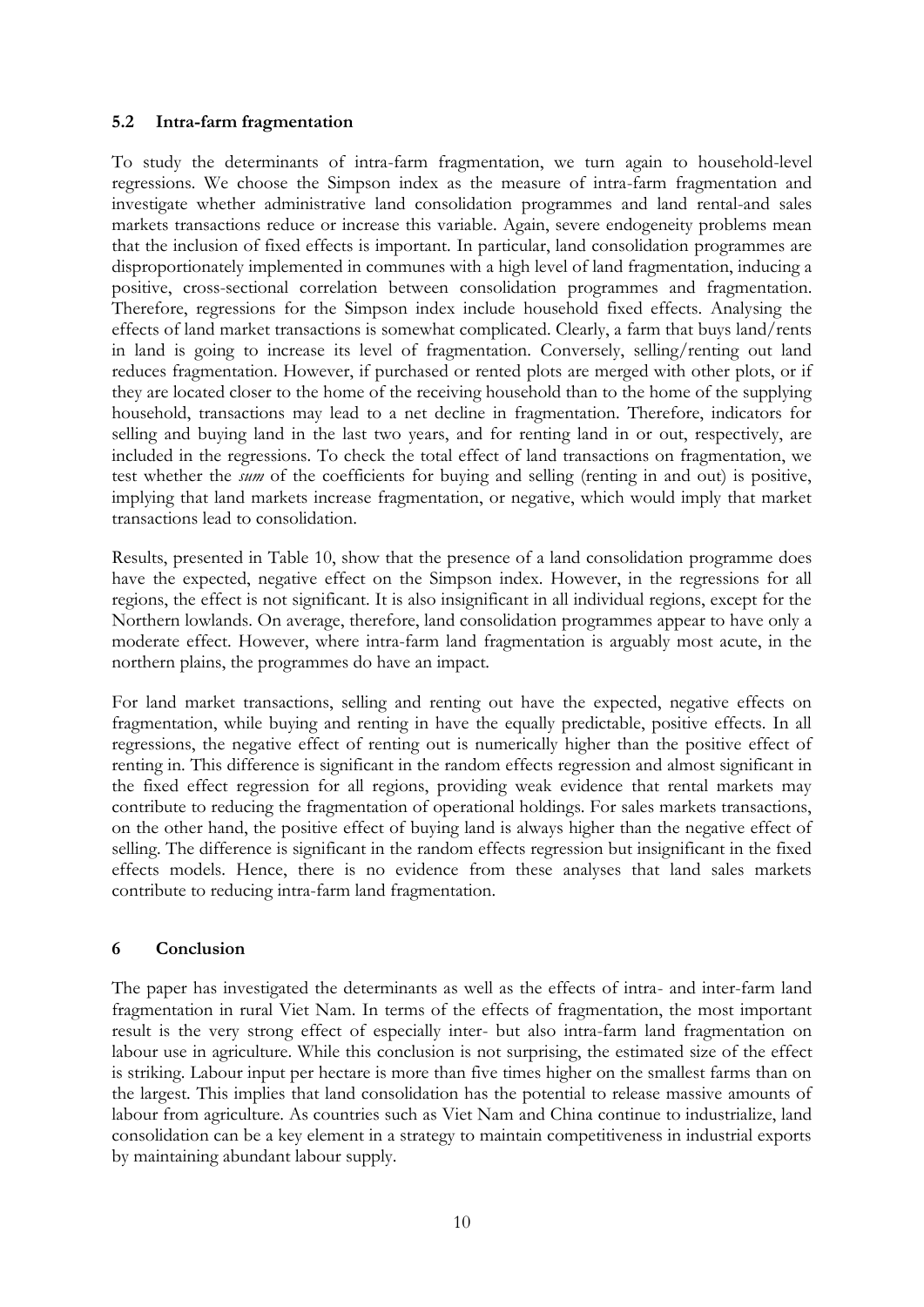Another notable result is the positive effect of farm size on agricultural profits. Note that even if there is reason to doubt that recorded market wages in agriculture correctly reflect the shadow cost of family labour, the opportunity cost of labour is likely to grow in the future, as labour demand in other sectors increases. Therefore, the positive effect of farm size on profitability is likely to grow even stronger in the future. Results also confirm the view that land consolidation facilitates at least some types of mechanization in agriculture, and that land consolidation is associated with crop diversification away from paddy.

In terms of the potential for land market transactions and government interventions to reduce land fragmentation, results show that land sales markets do indeed on average function to increase the share of farms with relatively large land holdings. However, this effect is only present in the southern parts of Viet Nam, where land fragmentation is arguably less of a problem than in the north. This underlines the need to further facilitate the functioning of land sales markets, especially in northern Viet Nam. However, it is important to note that land consolidation depends not only on land markets. Inducing marginal farmers to sell their holdings requires well-functioning labour markets as well. Labour markets, in turn, function more smoothly if people can move between regions legally and without administrative hassle, if vocational training is cheap and widely available, and if housing in urban areas is available and affordable. Land sales are also facilitated by improved provision of insurance products, because land in many cases is held as a hedge against negative shocks.

For intra-farm land fragmentation, results show that in most regions, the effect of government land consolidation programmes is modest. However in the Northern lowlands, where land fragmentation is more extreme than anywhere else, such programmes have in fact been effective, implying that there is a potential for administrative land consolidation programmes to make an impact. On other hand, there is little evidence that land sales markets have any effect on intrafarm fragmentation. There is some evidence that land rental markets may contribute to reducing fragmentation.

In sum, reducing inter-farm land consolidation is an important means to reducing labour use and increasing efficiency in agriculture. While land markets have the potential to facilitate consolidation, this potential is currently only being exploited in that part of Viet Nam (the south) where it matters the least. Reducing intra-farm land fragmentation is perhaps less important than consolidating total holdings. On the other hand, if diversification of cropping patterns and reduced labour intensity are important goals in themselves, then reducing intra-farm fragmentation is a reasonable, strategic goal, and administrative land consolidation programmes may play a role in this. If consolidation programmes are implemented, our findings suggest that they should focus on reducing distances between family homes and plots, rather than merging smaller plots into larger ones.

# **References**

- Ali, D.A., and K. Deininger (2014). 'Is there a farm-size productivity relationship in African agriculture? Evidence from Rwanda'. World Bank Policy Research Working Paper 6770. Washington, DC: World Bank.
- Bardhan, P.K. (1973). 'Size, productivity and returns to scale: An analysis of farm-level data in Indian agriculture'. *Journal of Political Economy*, 81: 1370–86.
- Benjamin, D. (19959. 'Can unobservable land quality explain the inverse productivity relationship? *Journal of Development Economics*, 46: 51–84.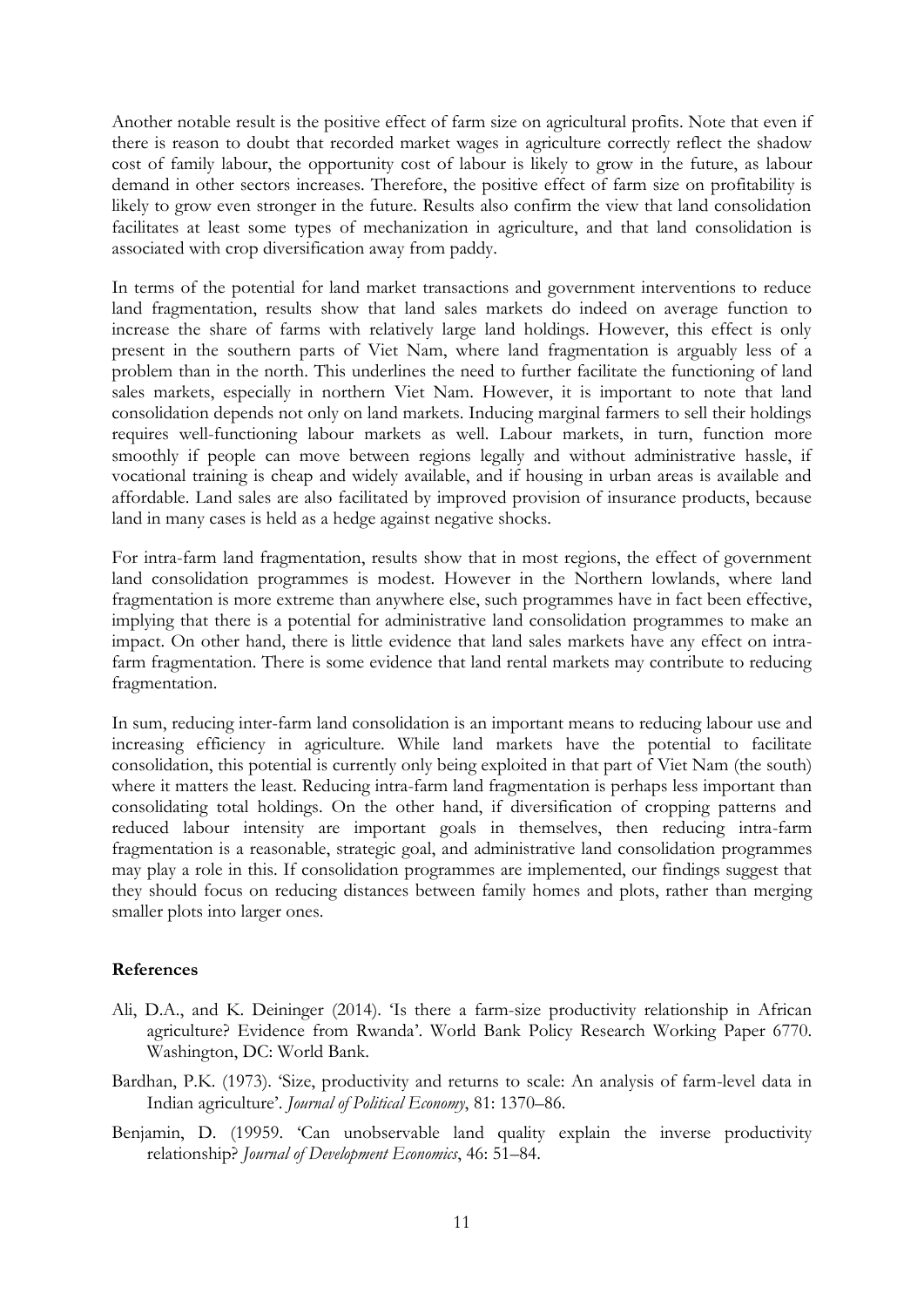- Blarel, B., P. Hazell, F. Place, J. Quiggin (1992). 'The economics of farm fragmentation: evidence from Ghana and Rwanda'. *World Bank Economic Review*, 6: 233–54.
- Brandt, L. (2006). 'Land access, land markets and their distributional implications in rural Vietnam'. Summary report. Toronto: University of Toronto.
- Carter, M.R. (1984). 'Identification of the inverse relationship between farm size and productivity: An empirical analysis of peasant agriculture production', *Oxford Economic Papers* 36: 131–45.
- CIEM, DOE, ILSSA, and IPSARD (2009). 'Vietnam Access to Resources Household Survey: Characteristics of the Vietnamese Rural Economy'. Hanoi: Statistical Publishing House.
- Deininger, K., S. Savastano, and C. Calogero (2012). 'Land fragmentation, cropland abandonment, and land market operation in Albania'. World Bank policy Research Working Paper 6032. Washington, DC: World Bank.
- Deininger, K., D. Monchuk, H.K. Nagarajan, and S.K. Singh (2014). 'Does land fragmentation increase the cost of cultivation? Evidence from India'. World Bank policy Research Working Paper 7085. Washington, DC: World Bank.
- Foster, A., and M. Rosenzweig (2010). 'Is there surplus labor in rural India?'. Yale University Economics Department Working Paper 85. Yale University. Rochester, NY: Yale University.
- Gourou, P. (1936/1965). *Les Paysans du Delta Tonkinois*. Paris: Mouton & Co, and Maison Des Science de L'Homme.
- Hsieh, C.T., and P.J. Klenow (2009). 'Misallocation and manufacturing TFP in China and India'. *Quarterly Journal of Economics*, 124: 1403–48.
- Khai, L.D., T. Markussen, S. McCoy, and F. Tarp (2013). 'Access to land. market- and nonmarket land: Transactions in rural Viet Nam'. In S. Holden., K. Otsuka, and K. Deininger (eds), *Land Tenure Reform in Asia and Africa—Assessing Impacts on Poverty and Natural Resource Management*. Basingstoke: Palgrave Macmillan.
- Markussen, T., F. Tarp, and K. van den Broeck (2011). 'The forgotten property rights: Evidence on land use rights in Vietnam'. *World Development*, 39: 839–50.
- Marsh, S., G. Macauley, P.V. Hung (2007). 'The economics of land fragmentation in the north of Vietnam'. *Australian Journal of Agricultural and Resource Economics*, 51: 195–211.
- Niroula, G.S., and G.B. Thapa (2005). 'Impacts and causes of land fragmentation, and lessons learned from land consolidation in South Asia'. *Land Use Policy*, 22: 358–72.
- Popkin, S.L. (1979). *The Rational Peasant: The Political Economy of Rural Society in Vietnam*. Berkeley, CA: University of California Press.
- Rahman, S., and M. Rahman (2008). 'Impact of land fragmentation and resource ownership on productivity and efficiency: The case of rice producers in Bangladesh'. *Land Use Policy*, 26: 95–103.
- Ravallion, M., and D. van de Walle (2004). 'Breaking up the collective farms. Welfare outcomes of Vietnam's massive land privatization'. *Economics of Transition*, 12: 201–36.
- Ravallion, M., and D. van de Walle (2006). 'Land reallocation in an agrarian transition'. *Economic Journal*, 116: 924–42.
- Ravallion, M., and D. van de Walle (2008a). 'Does rising landlessness signal success or failure for Vietnams agrarian transition?'. *Journal of Development Economics*, 87: 191–209.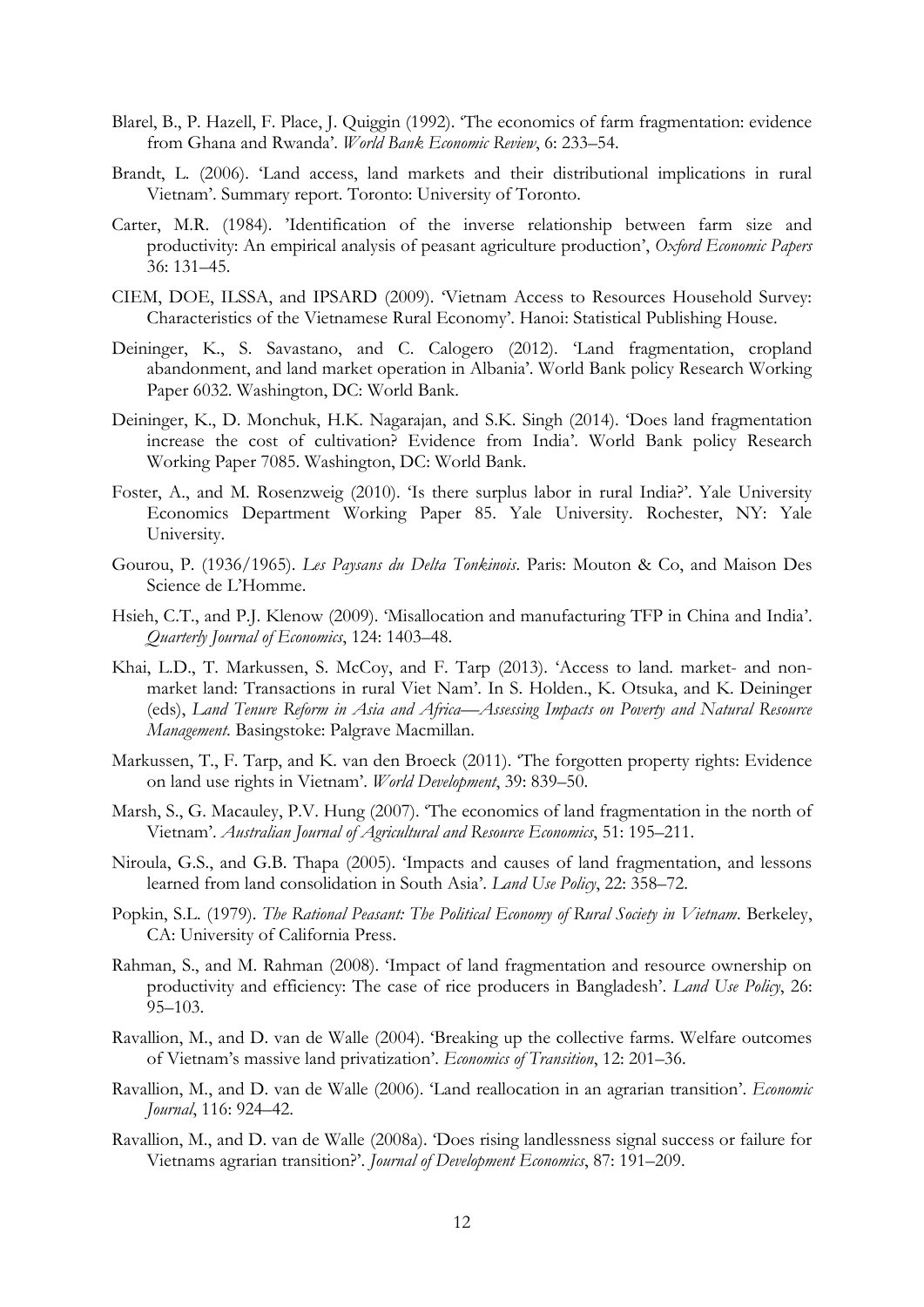- Ravallion, M., and D. van de Walle (2008b). *Land in transition: Reform and poverty in rural Vietnam*. Washington, DC: World Bank.
- Rodrik, D. (1995). 'Getting interventions right: how South Korea and Taiwan grew rich'. *Economic Policy*, 10: 55–107.
- Sokoloff, K.L., and S.L. Engerman (2000). 'Institutions, factor endowments, and paths of development in the new world'. *Journal of Economic Perspectives*, 14: 217–32.
- Tan, S., N. Heerink, and F Qu (2006). 'Land fragmentation and its driving forces in China'. *Land Use Policy*, 23: 272–85.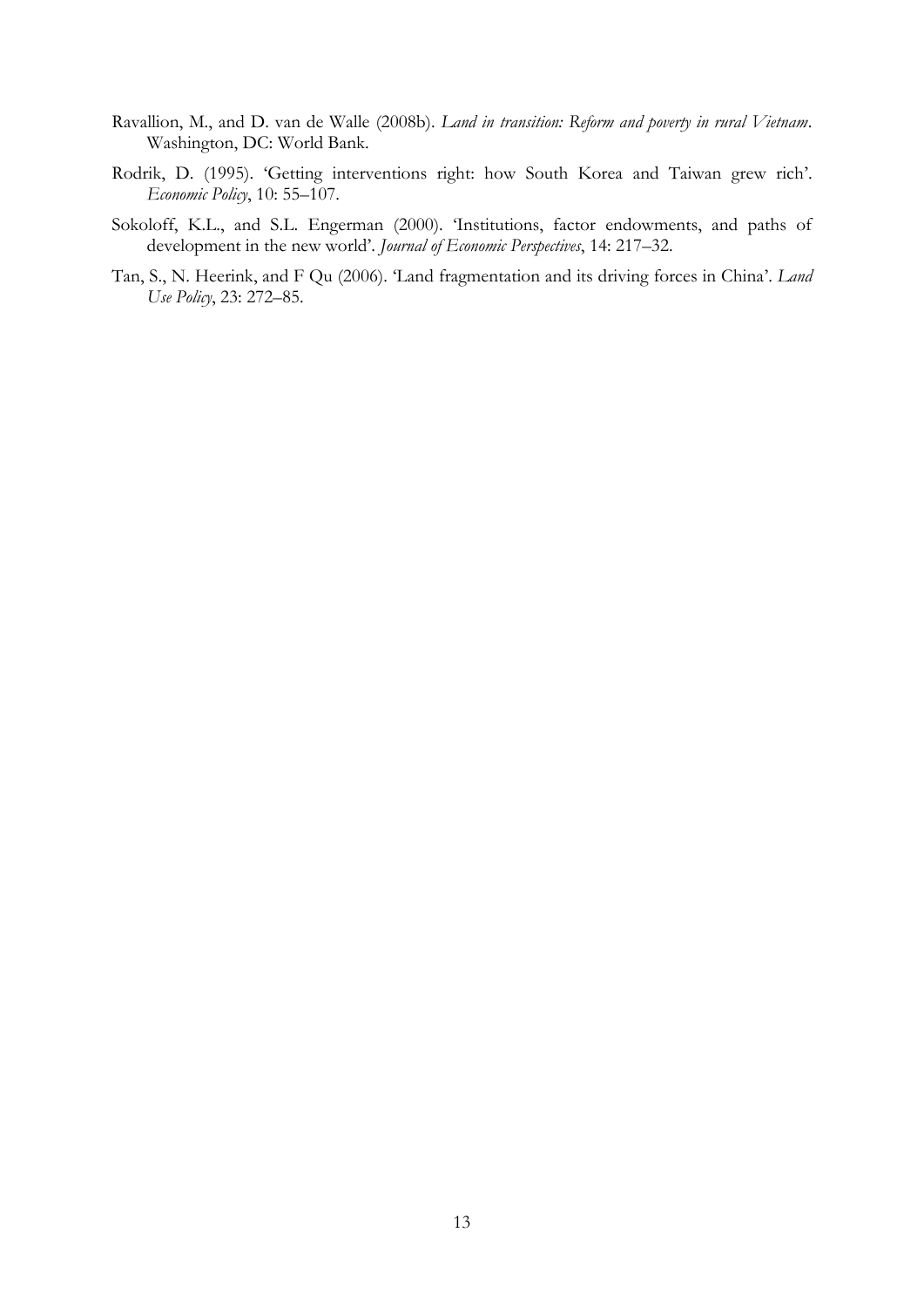# **Tables**

#### **Table 1: Land fragmentation, 2010**

| Region             | Farm size,<br>operated, ha.<br>(mean) | Farm size,<br>operated, ha.<br>(median) | Number of<br>operated<br>plots (mean) | Number of<br>operated<br>plots<br>(median) | Simpson<br>index | Sum of home-<br>to-plot<br>distances<br>(meters) |
|--------------------|---------------------------------------|-----------------------------------------|---------------------------------------|--------------------------------------------|------------------|--------------------------------------------------|
| Northern lowlands  | 0.41                                  | 0.22                                    | 5.5                                   | 5.                                         | 0.59             | 4,034                                            |
| Northern highlands | 1.06                                  | 0.83                                    | 5.5                                   | 5                                          | 0.66             | 9,602                                            |
| Central highlands  | 1.83                                  | 1.25                                    | 3.4                                   | 3                                          | 0.46             | 6,066                                            |
| Southern lowlands  | 0.94                                  | 0.36                                    | 3.7                                   | 3                                          | 0.49             | 2,828                                            |
| Total              | 0.85                                  | 0.36                                    | 4.7                                   | 4                                          | 0.55             | 4,766                                            |

Source: Authors' calculations based on VARHS

Note: N = 1995

#### **Table 2: Farming inputs and outputs, by farm size**

|                 | ິ                             |                                                   |                             |                   |             |                  |                                 |                                          |                                 |
|-----------------|-------------------------------|---------------------------------------------------|-----------------------------|-------------------|-------------|------------------|---------------------------------|------------------------------------------|---------------------------------|
| $\cdots$        | Value of<br>output per<br>ha. | Value of non-labor,<br>variable inputs per<br>ha. | Labor<br>days<br>per<br>ha. | Profit per<br>ha. | Has tractor | Has<br>harvester | Share of<br>land with<br>rice** | Share of land<br>with perennial<br>crops | Number of<br>plots,<br>operated |
| $< 0.25$ ha     | 40,818                        | 13,258                                            | 649                         | $-4,587$          | 0.00        | 0.04             | 0.62                            | 0.18                                     | 3.5                             |
| $0.25 - 0.5$ ha | 35,791                        | 12,160                                            | 522                         | $-288$            | 0.01        | 0.12             | 0.61                            | 0.21                                     | 6.0                             |
| $0.5 - 1$ ha    | 27,487                        | 9,778                                             | 306                         | 1,728             | 0.01        | 0.11             | 0.47                            | 0.30                                     | 5.5                             |
| $1-3$ ha        | 25,906                        | 10,130                                            | 183                         | 5,490             | 0.06        | 0.08             | 0.36                            | 0.43                                     | 5.3                             |
| $>3$ ha         | 21,902                        | 10,938                                            | 88                          | 5,361             | 0.12        | 0.13             | 0.31                            | 0.58                                     | 5.4                             |
| Total           | 33,518                        | 11,683                                            | 431                         | 176               | 0.02        | 0.08             | 0.53                            | 0.28                                     | 4.9                             |
| N               | 3,791                         | 3,724                                             | 3,535                       | 3,512             | 4,006       | 4,006            | 3,889                           | 3,967                                    | 4,006                           |

Source: authors' calculations based on VARHS.

Note: \*\*Share of net sown area planted with rice in some or all seasons; money values in '000 VND.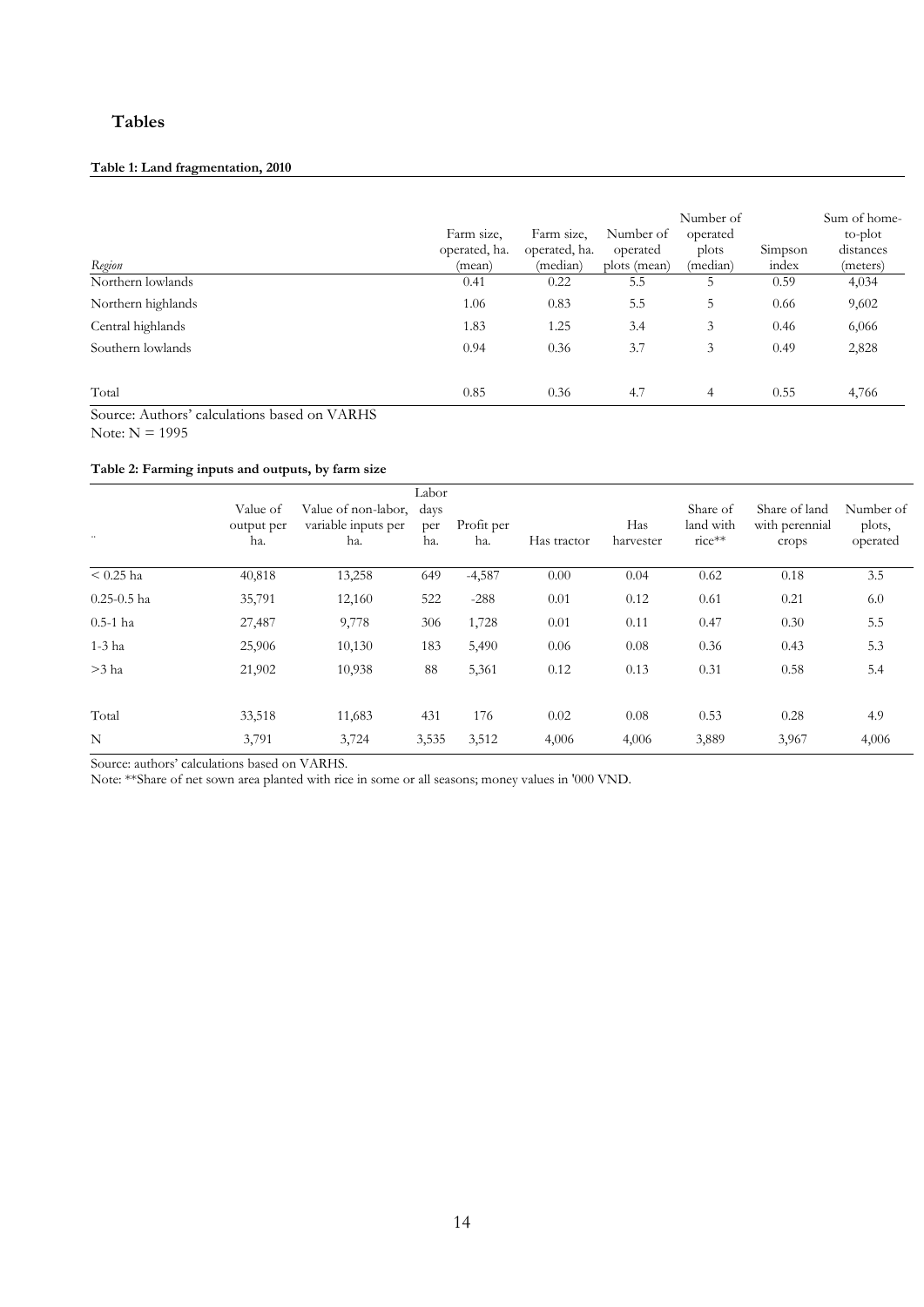|  | Table 3: Farming inputs and outputs, by number of plots |  |  |
|--|---------------------------------------------------------|--|--|
|  |                                                         |  |  |

| Number of plots output per<br>(operated) | Value of<br>ha. | Value of non-<br>labor, variable<br>inputs per ha. | Labor days Profit per<br>per ha. | ha.      | Has tractor | Has<br>harvester | Share of<br>land with<br>rice* | Share of land with<br>perennial crops |
|------------------------------------------|-----------------|----------------------------------------------------|----------------------------------|----------|-------------|------------------|--------------------------------|---------------------------------------|
| $1$ plot                                 | 29,387          | 11,059                                             | 476                              | $-4,163$ | 0.01        | 0.01             | 0.29                           | 0.43                                  |
| $2-3$ plots                              | 37,180          | 13,729                                             | 399                              | 1,586    | 0.03        | 0.03             | 0.49                           | 0.34                                  |
| $4-5$ plots                              | 32,991          | 11,793                                             | 416                              | $-34$    | 0.03        | 0.08             | 0.58                           | 0.23                                  |
| 6-9 plots                                | 32,200          | 10,344                                             | 443                              | 67       | 0.02        | 0.14             | 0.58                           | 0.21                                  |
| $> 9$ plots                              | 33,009          | 10,279                                             | 489                              | 638      | 0.01        | 0.16             | 0.62                           | 0.21                                  |
| Total                                    | 33,518          | 11,683                                             | 431                              | 176      | 0.02        | 0.08             | 0.53                           | 0.28                                  |
| N                                        | 3,791           | 3,724                                              | 3,535                            | 3,512    | 4,006       | 4,006            | 3,889                          | 3,967                                 |

Note: money values in '000 VND. Data for 2010.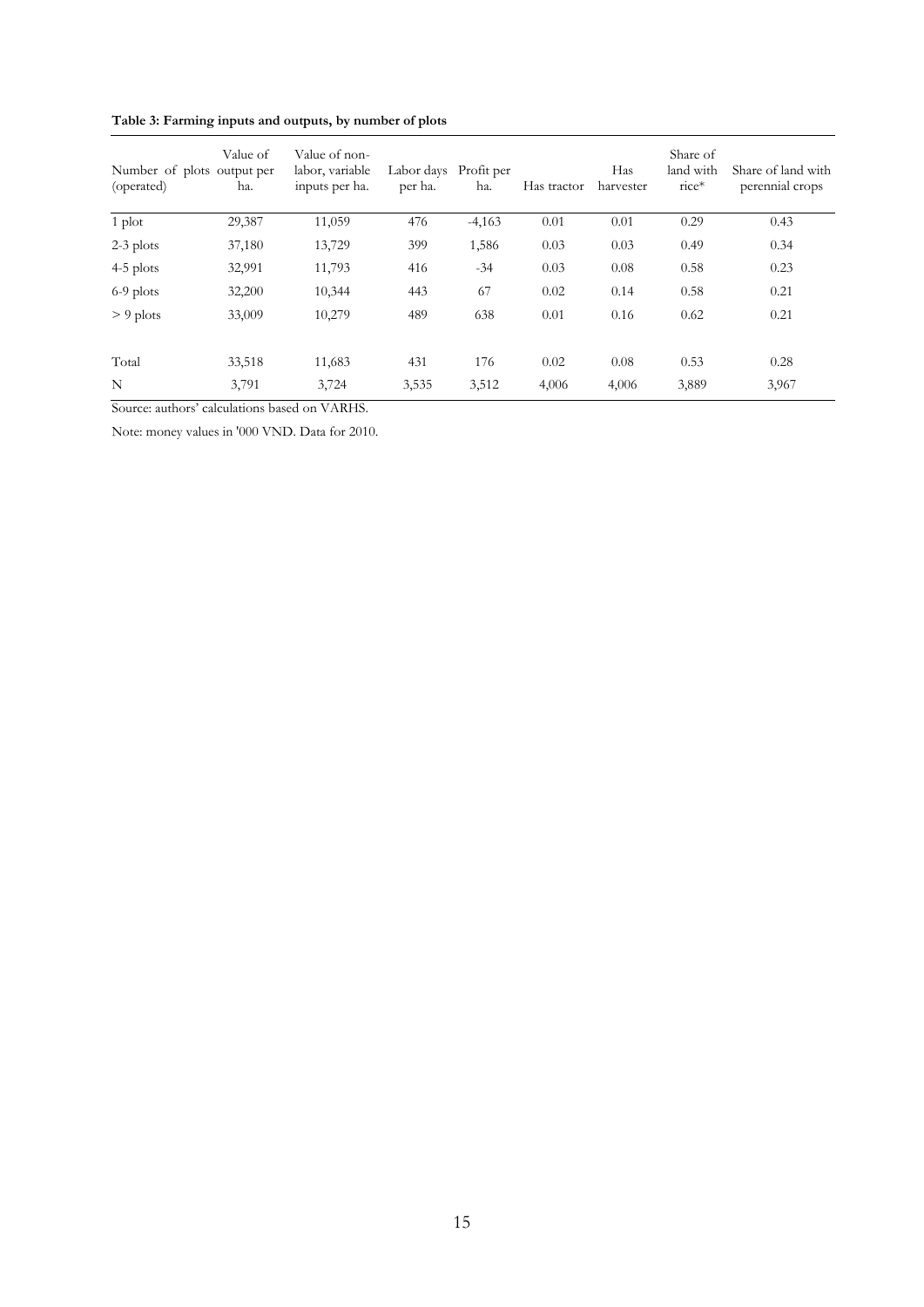|                                 |             |             |             | Dependent variable: Profits per ha. |                       |                      |                      |
|---------------------------------|-------------|-------------|-------------|-------------------------------------|-----------------------|----------------------|----------------------|
|                                 | All         | ${\rm All}$ | All         | Northern<br>lowlands                | Northern<br>highlands | Central<br>highlands | Southern<br>lowlands |
| Operated area, ha.              | 449**       | 605***      | 665***      | $1,013***$                          | $1,908***$            | 408                  | 79                   |
|                                 | (2.39)      | (3.19)      | (3.21)      | (3.41)                              | (2.80)                | (1.23)               | (0.42)               |
| No. Plots, operated             | 589***      |             |             | 638***                              | 200                   | 973**                | 628***               |
|                                 | (5.47)      |             |             | (4.69)                              | (0.66)                | (2.33)               | (3.14)               |
| Simpson index                   |             | $6,676***$  |             |                                     |                       |                      |                      |
|                                 |             | (4.50)      |             |                                     |                       |                      |                      |
| Total distance                  |             |             | $0.108***$  |                                     |                       |                      |                      |
|                                 |             |             | (2.82)      |                                     |                       |                      |                      |
| Rice share                      | $-1576$     | $-1976$     | $-1247$     | $-2,554$                            | 7,976***              | $-7,344**$           | $-800$               |
|                                 | (1.15)      | (1.45)      | (0.88)      | (1.12)                              | (3.99)                | (2.38)               | (0.31)               |
| Perennial share                 | 1,938*      | 2,704**     | 1,533       | $-3,511*$                           | 3,328                 | 7,326***             | $-2288$              |
|                                 | (1.69)      | (2.33)      | (1.31)      | (1.66)                              | (1.37)                | (3.40)               | (1.17)               |
| Share of land with problem      | $-2,912***$ | $-2,912***$ | $-2,720***$ | $-4,372***$                         | 3,879**               | $-7,265***$          | $-4,484***$          |
|                                 | (3.52)      | (3.53)      | (3.26)      | (3.18)                              | (2.51)                | (4.84)               | (2.89)               |
| Hh members 15 to 65             | $-618***$   | $-520**$    | $-473**$    | $-236$                              | $-1,161***$           | $-583$               | $-1,037***$          |
|                                 | (2.88)      | (2.47)      | (2.21)      | (0.65)                              | (3.14)                | (1.08)               | (2.71)               |
| Share of land irrigated         | 5,093***    | 5,018***    | 4,970***    | 1,389                               | 193                   | 9,398***             | 3,221                |
|                                 | (4.93)      | (4.94)      | (4.80)      | (0.73)                              | (0.08)                | (5.61)               | (1.52)               |
| Share of land with slight slope | 423         | 581         | 688         | 2,920**                             | $-4,506**$            | 449                  | $-2,038$             |
|                                 | (0.46)      | (0.63)      | (0.74)      | (2.08)                              | (2.29)                | (0.22)               | (1.05)               |
| Share of land with medium slope | 2,576**     | 2,825**     | $2,363*$    | 5,143**                             | $-4,237**$            | 3,927                | 4,544                |
|                                 | (2.12)      | (2.36)      | (1.95)      | (2.43)                              | (1.99)                | (1.48)               | (1.18)               |
| Share of land with steep slope  | 643         | 362         | 537         | $-1,057$                            | 3,288                 | $-684$               | $-5,649$             |
|                                 | (0.26)      | (0.15)      | (0.22)      | (0.26)                              | (1.03)                | (0.15)               | (1.11)               |
| Age of head                     | $-154$      | $-152$      | $-157$      | $-165$                              | $-471*$               | 51                   | $-147$               |
|                                 | (1.19)      | (1.16)      | (1.20)      | (0.65)                              | (1.87)                | (0.13)               | (0.59)               |
| Age of head, squared            | 2.00        | 2.00        | 2.00        | $2.00\,$                            | $4\ast$               | 0.00                 | 2.00                 |
|                                 | (1.53)      | (1.50)      | (1.53)      | (0.95)                              | (1.69)                | (0.07)               | (0.74)               |
| Years of schooling, head        | 197**       | 204**       | 199**       | 206                                 | $-69$                 | 459*                 | 164                  |
|                                 | (2.16)      | (2.25)      | (2.16)      | (1.42)                              | (0.55)                | (1.92)               | (0.86)               |
| Female hh head                  | $-1,469*$   | $-1369$     | $-1,780**$  | $-919$                              | 1401                  | $-1,103$             | $-2089$              |
|                                 | (1.72)      | (1.60)      | (2.00)      | (0.76)                              | (0.43)                | (0.56)               | (1.37)               |
| Year = $2010$                   | $-7,586***$ | $-7,572**$  | $-7,678**$  | $-10,729**$                         | $-2,053*$             | $-7,559***$          | $-6,829***$          |
|                                 | (9.68)      | (9.66)      | (9.60)      | (8.73)                              | (1.79)                | (5.53)               | (4.10)               |
| Observations                    | 3,494       | 3,494       | 3,457       | 1,545                               | 565                   | 525                  | 859                  |
| Number of households            | 1878        | 1878        | 1865        | 839                                 | 290                   | 281                  | 468                  |

**Table 4: Land fragmentation and profits from crop agriculture**

Note: robust z statistics in brackets. Data for 2008 and 2010. Random effects regressions. Province dummies included (not shown). Monetary values in '00 VND. \* significant at 10%; \*\* significant at 5%; \*\*\* significant at 1%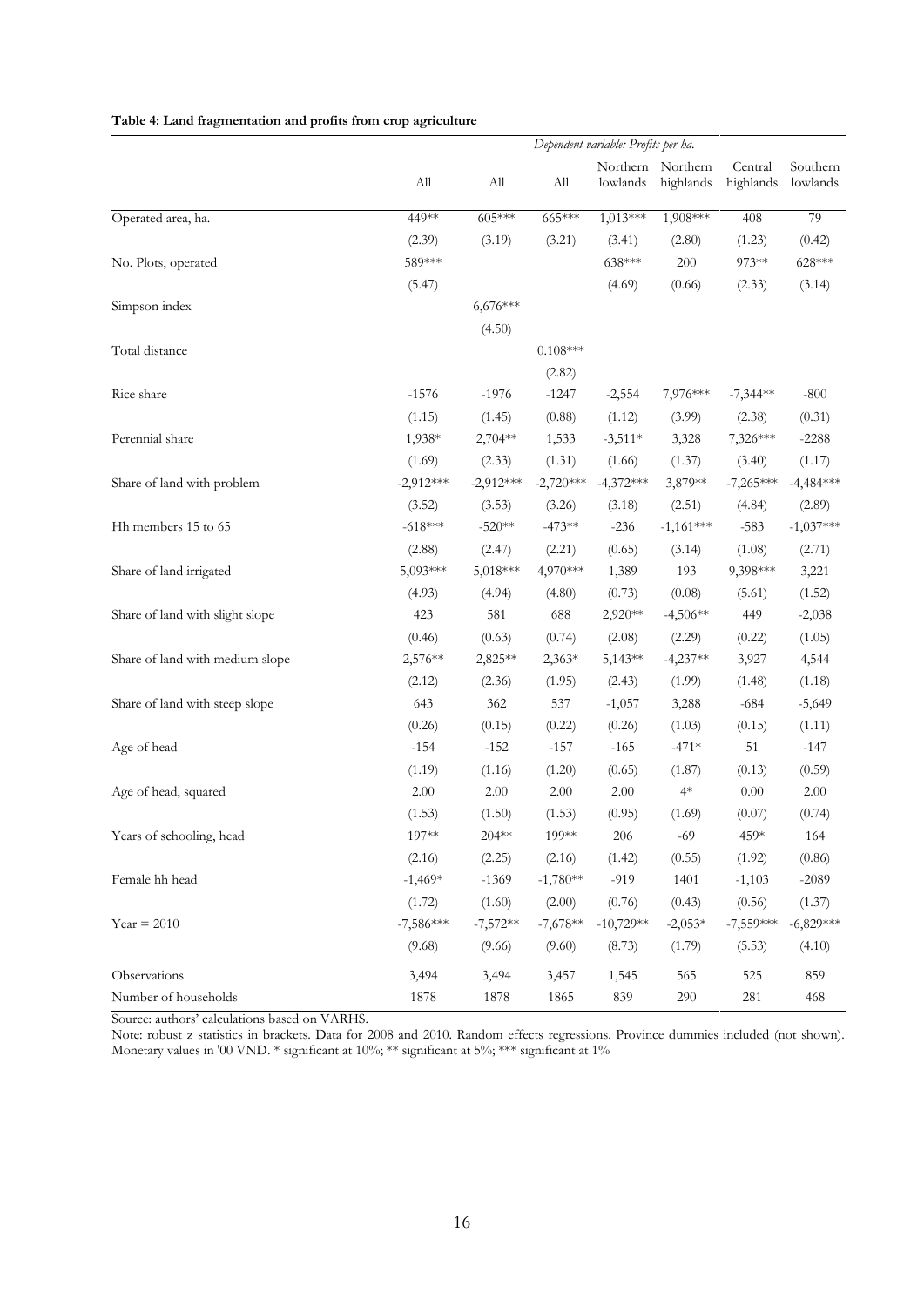|                                 | Dependent variable: Value of output per ha., log |                  |                         |                      |                       |                      |                      |  |
|---------------------------------|--------------------------------------------------|------------------|-------------------------|----------------------|-----------------------|----------------------|----------------------|--|
|                                 | All                                              | All              | All                     | Northern<br>lowlands | Northern<br>highlands | Central<br>highlands | Southern<br>lowlands |  |
| Operated area, ha., log         | $-0.278***$                                      | $-0.303***$      | $-0.214***$             | $-0.377***$          | $-0.487***$           | $-0.266***$          | $-0.212***$          |  |
|                                 | (8.74)                                           | (10.86)          | (7.20)                  | (7.15)               | (11.52)               | (3.65)               | (4.15)               |  |
| No. Plots, operated             | $0.036***$                                       |                  |                         | $0.045***$           | $0.057***$            | $0.064**$            | $0.040**$            |  |
|                                 | (4.91)                                           |                  |                         | (4.69)               | (4.35)                | (2.32)               | (2.34)               |  |
| Simpson index                   |                                                  | $0.794***$       |                         |                      |                       |                      |                      |  |
|                                 |                                                  | (8.67)           |                         |                      |                       |                      |                      |  |
| Total distance                  |                                                  |                  | 0.000                   |                      |                       |                      |                      |  |
|                                 |                                                  |                  | (0.51)                  |                      |                       |                      |                      |  |
| Rice share                      | $0.647***$                                       | $0.568***$       | $0.669***$              | $0.717***$           | $0.532***$            | 0.08                 | $0.818***$           |  |
|                                 | (8.33)                                           | (7.48)           | (8.46)                  | (6.75)               | (4.93)                | (0.40)               | (4.96)               |  |
| Perennial share                 | $-0.243***$                                      | $-0.137*$        | $-0.276***$             | $-0.11$              | $-0.276**$            | 0.131                | $-0.864***$          |  |
|                                 | (3.20)                                           | (1.78)           | (3.72)                  | (0.92)               | (2.23)                | (1.00)               | (5.93)               |  |
| Share of land with problem      | $-0.169***$                                      |                  | $-0.174***$ $-0.177***$ | $-0.153***$          | 0.009                 | $-0.300***$          | $-0.278***$          |  |
|                                 | (3.70)                                           | (3.82)           | (3.84)                  | (2.70)               | (0.16)                | (3.42)               | (2.58)               |  |
| Hh members 15 to 65, log        | $0.063*$                                         | $0.059*$         | $0.092***$              | $0.132***$           | 0.026                 | 0.037                | $-0.002$             |  |
|                                 | (1.84)                                           | (1.75)           | (2.62)                  | (2.59)               | (0.52)                | (0.37)               | (0.02)               |  |
| Share of land irrigated         | $0.475***$                                       | $0.464***$       | $0.459***$              | $0.244***$           | 0.102                 | $0.906***$           | 0.17                 |  |
|                                 | (7.75)                                           | (7.79)           | (7.70)                  | (4.01)               | (1.12)                | (6.68)               | (1.30)               |  |
| Share of land with slight slope | $-0.04$                                          | $-0.028$         | $-0.04$                 | 0.00                 | $-0.195**$            | 0.007                | $-0.13$              |  |
|                                 | (0.80)                                           | (0.56)           | (0.83)                  | (0.06)               | (2.58)                | (0.06)               | (1.00)               |  |
| Share of land with medium slope | $-0.02$                                          | 0.01             | $-0.04$                 | 0.06                 | $-0.377***$           | $0.379**$            | $-0.22$              |  |
|                                 | (0.19)                                           | (0.12)           | (0.49)                  | (0.37)               | (4.17)                | (2.54)               | (0.58)               |  |
| Share of land with steep slope  | $-0.084$                                         | $-0.117$         | $-0.088$                | 0.01                 | $-0.18$               | $-0.05$              | $-0.16$              |  |
|                                 | (0.55)                                           | (0.80)           | (0.59)                  | (0.05)               | (0.70)                | (0.16)               | (0.61)               |  |
| Age of head                     | 0.001                                            | 0.003            | $\theta$                | 0.002                | 0.007                 | 0.005                | $-0.001$             |  |
|                                 | (0.14)                                           | (0.40)           | (0.04)                  | (0.17)               | (0.53)                | (0.25)               | (0.07)               |  |
| Age of head, squared            | $\boldsymbol{0}$                                 | $\boldsymbol{0}$ | $\overline{0}$          | $\theta$             | $\boldsymbol{0}$      | $\boldsymbol{0}$     | $\boldsymbol{0}$     |  |
|                                 | (0.04)                                           | (0.26)           | (0.12)                  | (0.07)               | (0.50)                | (0.53)               | (0.10)               |  |
| Years of schooling, head        | $0.009**$                                        | $0.011**$        | $0.010**$               | 0.001                | $-0.001$              | 0.015                | 0.008                |  |
|                                 | (1.97)                                           | (2.32)           | (2.04)                  | (0.08)               | (0.13)                | (1.17)               | (0.71)               |  |
| Female hh head                  | $-0.059$                                         | $-0.043$         | $-0.063$                | $-0.04$              | 0.071                 | $-0.18$              | $-0.085$             |  |
|                                 | (1.43)                                           | (1.06)           | (1.54)                  | (0.73)               | (0.91)                | (1.43)               | (1.00)               |  |
| Year = $2010$                   | $-0.066**$                                       | $-0.062*$        | $-0.066*$               | $-0.161***$          | 0.013                 | $-0.087$             | 0.053                |  |
|                                 | (1.97)                                           | (1.84)           | (1.93)                  | (3.71)               | (0.28)                | (1.33)               | (0.58)               |  |
| Observations                    | 3,632                                            | 3,632            | 3,593                   | 1,598                | 572                   | 539                  | 923                  |  |
| Number of households            | 1914                                             | 1914             | 1902                    | 850                  | 291                   | 282                  | 491                  |  |

**Table 5: Land fragmentation and value of output from crop agriculture**

Note: Robust z statistics in brackets. Data for 2008 and 2010. Random effects regressions. Province dummies included (not shown). Monetary values in '00 VND. \* significant at 10%; \*\* significant at 5%; \*\*\* significant at 1%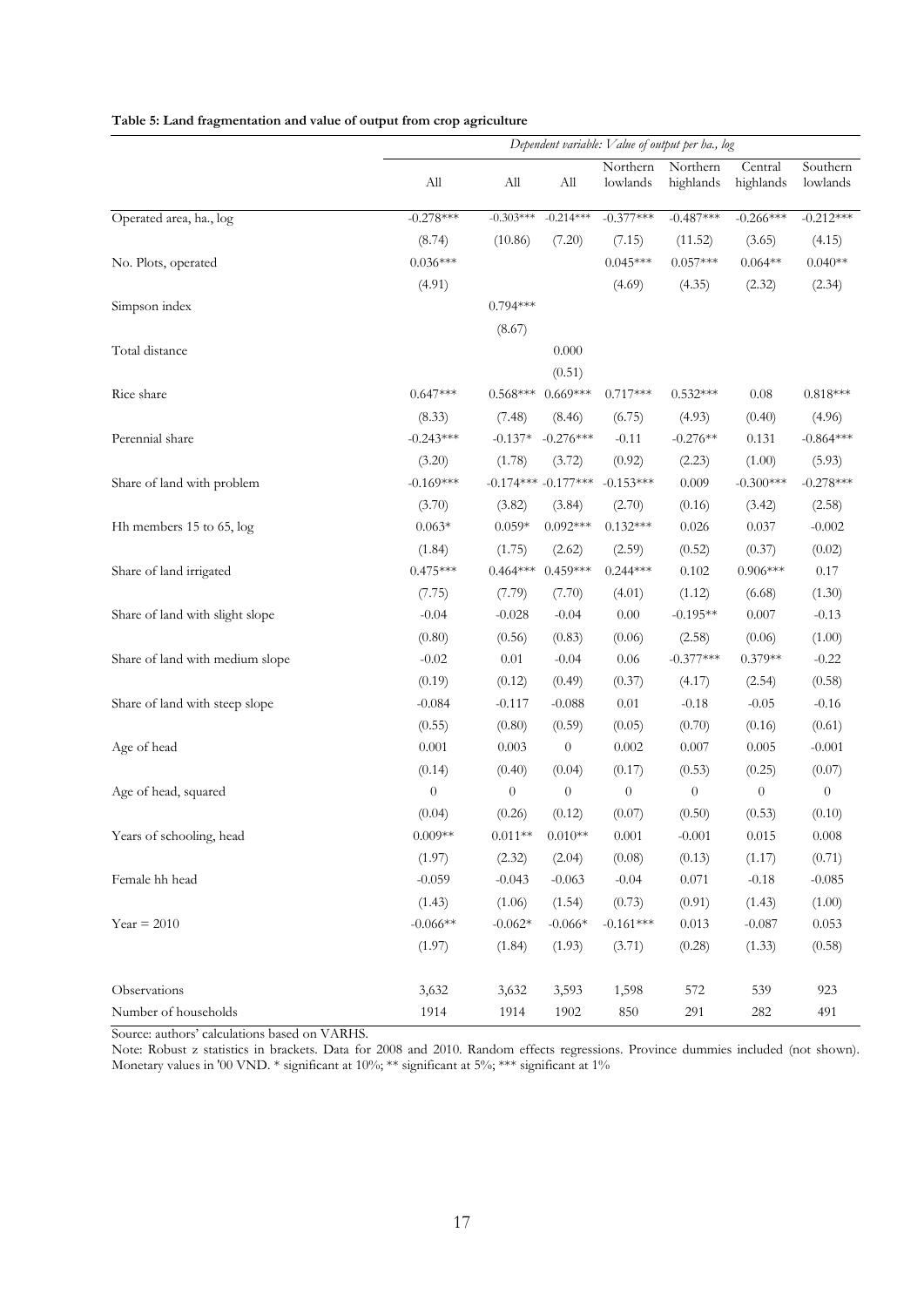|                                 |                             |             |             |                      | Dependent variable: Value of non-labor inputs per ha., log |                      |                      |
|---------------------------------|-----------------------------|-------------|-------------|----------------------|------------------------------------------------------------|----------------------|----------------------|
|                                 | $\mathop{\rm All}\nolimits$ | All         | All         | Northern<br>lowlands | Northern<br>highlands                                      | Central<br>highlands | Southern<br>lowlands |
| Operated area, ha., log         | $-0.246***$                 | $-0.282***$ | $-0.159***$ | $-0.327***$          | $-0.649***$                                                | $\overline{0}$       | $\theta$             |
|                                 | (5.51)                      | (7.71)      | (4.07)      | (4.77)               | (11.16)                                                    | (1.45)               | (0.87)               |
| No. Plots, operated             | $0.043***$                  |             |             | $0.045***$           | $0.094***$                                                 | $0.078**$            | 0.023                |
|                                 | (4.31)                      |             |             | (3.26)               | (4.63)                                                     | (2.39)               | (1.32)               |
| Simpson index                   |                             | $1.026***$  |             |                      |                                                            |                      |                      |
|                                 |                             | (9.70)      |             |                      |                                                            |                      |                      |
| Total distance                  |                             |             | 0.000       |                      |                                                            |                      |                      |
|                                 |                             |             | (1.54)      |                      |                                                            |                      |                      |
| Rice share                      | $0.689***$                  | $0.601***$  | $0.732***$  | $0.654***$           | 0.063                                                      | $0.408*$             | 1.055***             |
|                                 | (7.73)                      | (7.02)      | (8.08)      | (4.80)               | (0.37)                                                     | (1.65)               | (6.97)               |
| Perennial share                 | $-0.247***$                 | $-0.119*$   | $-0.294***$ | $-0.360***$          | $-0.465**$                                                 | 0.176                | $-0.536***$          |
|                                 | (3.35)                      | (1.65)      | (3.93)      | (2.72)               | (2.54)                                                     | (0.94)               | (5.00)               |
| Share of land with problem      | $0.087**$                   | $0.080**$   | $0.081**$   | 0.086                | $0.162*$                                                   | $-0.055$             | $-0.007$             |
|                                 | (2.30)                      | (2.14)      | (2.16)      | (1.46)               | (1.68)                                                     | (0.59)               | (0.14)               |
| Hh members 15 to 65, log        | $-0.033$                    | $-0.04$     | 0.004       | $0.02\,$             | $-0.107$                                                   | $-0.059$             | $-0.079$             |
|                                 | (0.84)                      | (1.03)      | (0.11)      | (0.33)               | (1.10)                                                     | (0.51)               | (1.22)               |
| Share of land irrigated         | $0.703***$                  | $0.690***$  | $0.678***$  | $0.524***$           | $0.475***$                                                 | $0.928***$           | $0.428***$           |
|                                 | (10.13)                     | (10.08)     | (9.82)      | (5.37)               | (3.82)                                                     | (5.55)               | (3.64)               |
| Share of land with slight slope | $-0.100*$                   | $-0.082$    | $-0.115*$   | $-0.08$              | $-0.162$                                                   | 0.009                | $-0.215**$           |
|                                 | (1.70)                      | (1.40)      | (1.93)      | (0.96)               | (1.16)                                                     | (0.07)               | (2.01)               |
| Share of land with medium slope | $-0.13$                     | $-0.10$     | $-0.15$     | $-0.23$              | $-0.366**$                                                 | 0.19                 | 0.03                 |
|                                 | (1.30)                      | (1.01)      | (1.44)      | (1.02)               | (2.22)                                                     | (1.00)               | (0.20)               |
| Share of land with steep slope  | $-0.356*$                   | $-0.388*$   | $-0.364*$   | $-0.14$              | $-0.15$                                                    | $-0.06$              | $-1.863***$          |
|                                 | (1.73)                      | (1.88)      | (1.77)      | (0.41)               | (0.41)                                                     | (0.19)               | (3.14)               |
| Age of head                     | $0.019**$                   | $0.021**$   | $0.017**$   | 0.015                | $0.038*$                                                   | $-0.003$             | $0.029**$            |
|                                 | (2.17)                      | (2.51)      | (1.97)      | (1.06)               | (1.92)                                                     | (0.09)               | (1.99)               |
| Age of head, squared            | $-0.000**$                  | $-0.000**$  | $-0.000*$   | $\boldsymbol{0}$     | $-0.000*$                                                  | $\overline{0}$       | $-0.000*$            |
|                                 | (2.03)                      | (2.34)      | (1.86)      | (1.05)               | (1.71)                                                     | (0.16)               | (1.91)               |
| Years of schooling, head        | $0.011*$                    | $0.013**$   | $0.011*$    | $-0.001$             | 0.014                                                      | $0.039***$           | $-0.002$             |
|                                 | (1.87)                      | (2.26)      | (1.84)      | (0.13)               | (1.37)                                                     | (2.62)               | (0.14)               |
| Female hh head                  | $-0.035$                    | $-0.016$    | $-0.036$    | $-0.03$              | $-0.001$                                                   | $-0.03$              | $-0.123**$           |
|                                 | (0.90)                      | (0.41)      | (0.92)      | (0.47)               | (0.01)                                                     | (0.24)               | (2.01)               |
| $Year = 2010$                   | 0.049                       | $0.056*$    | 0.042       | $-0.016$             | $0.298***$                                                 | $0.217***$           | $-0.072$             |
|                                 | (1.52)                      | (1.75)      | (1.27)      | (0.31)               | (4.22)                                                     | (3.19)               | (1.19)               |
| Observations                    | 3,574                       | 3,574       | 3,534       | 1,595                | 571                                                        | 531                  | 877                  |
| Number of households            | 1888                        | 1888        | 1876        | 848                  | 291                                                        | 279                  | 470                  |

**Table 6: Land fragmentation and non-labor inputs in crop agriculture**

Note: Robust z statistics in brackets. Data for 2008 and 2010. Random effects regressions. Province dummies included (not shown). Monetary values in '00 VND. \* significant at 10%; \*\* significant at 5%; \*\*\* significant at 1%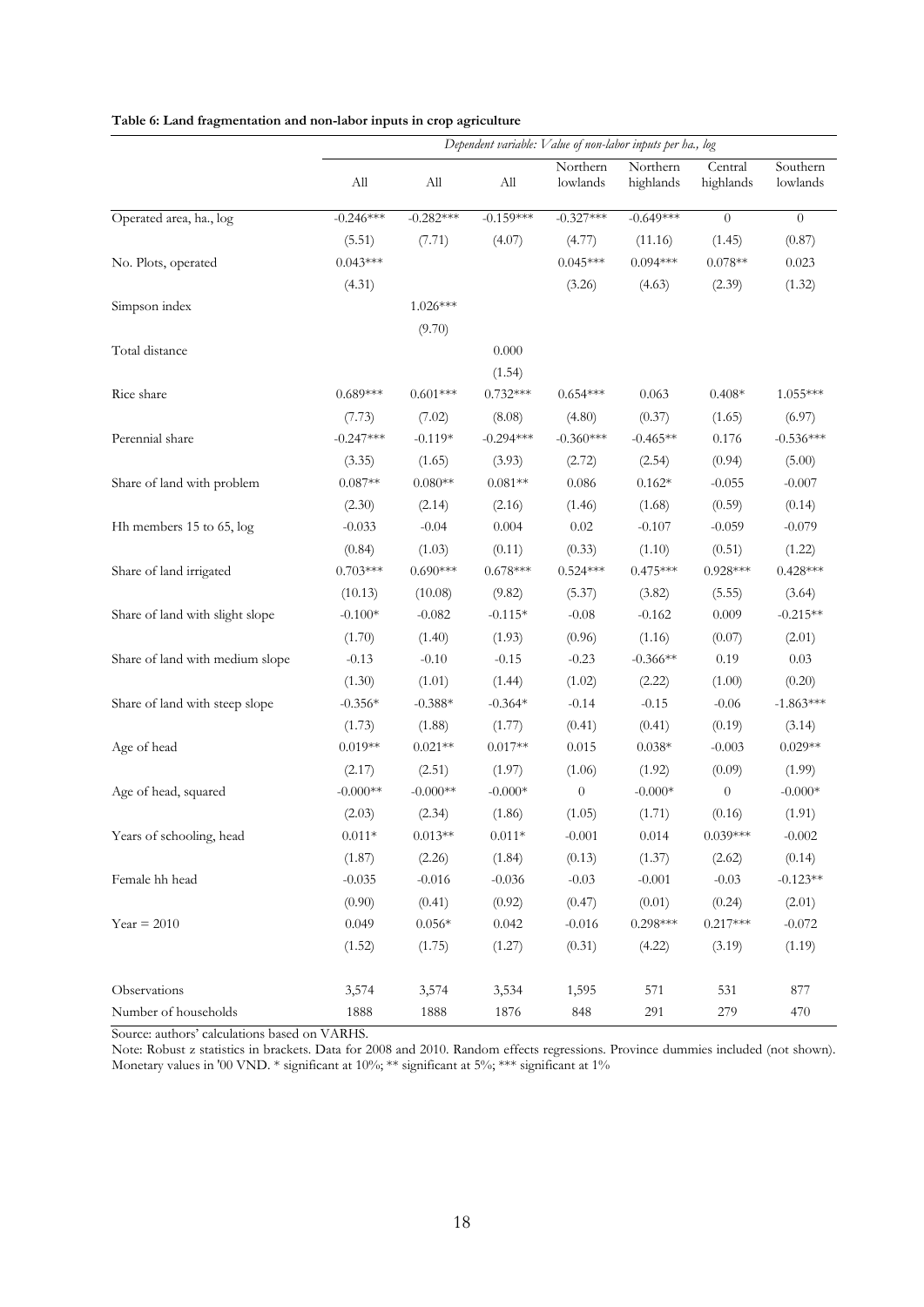#### **Table 7: Land fragmentation and labor input in crop agriculture**

|                                 |                |             | Dependent variable: Labor days per ha., log |                      |                       |                      |                      |
|---------------------------------|----------------|-------------|---------------------------------------------|----------------------|-----------------------|----------------------|----------------------|
|                                 | All            | ${\rm All}$ | $\mathop{\rm All}\nolimits$                 | Northern<br>lowlands | Northern<br>highlands | Central<br>highlands | Southern<br>lowlands |
| Operated area, ha., log         | $-0.535***$    | $-0.533***$ | $-0.456***$                                 | $-0.510***$          | $-0.677***$           | $-0.535***$          | $-0.560***$          |
|                                 | (18.89)        | (21.60)     | (14.86)                                     | (9.12)               | (24.46)               | (8.64)               | (10.69)              |
| No. Plots, operated             | $0.047***$     |             |                                             | $0.045***$           | $0.059***$            | $0.048***$           | $0.050***$           |
|                                 | (7.02)         |             |                                             | (4.93)               | (5.80)                | (2.90)               | (3.60)               |
| Simpson index                   |                | $0.747***$  |                                             |                      |                       |                      |                      |
|                                 |                | (9.43)      |                                             |                      |                       |                      |                      |
| Total distance                  |                |             | 0.000                                       |                      |                       |                      |                      |
|                                 |                |             | (0.36)                                      |                      |                       |                      |                      |
| Rice share                      | $0.367***$     | $0.317***$  | $0.394***$                                  | $0.489***$           | 0.153                 | 0.09                 | $0.482***$           |
|                                 | (5.38)         | (4.82)      | (5.53)                                      | (4.97)               | (1.44)                | (0.50)               | (3.50)               |
| Perennial share                 | $-0.200***$    | $-0.099$    | $-0.245***$                                 | $-0.05$              | $-0.399***$           | $-0.031$             | $-0.479***$          |
|                                 | (3.21)         | (1.61)      | (4.06)                                      | (0.45)               | (2.89)                | (0.27)               | (3.72)               |
| Share of land with problem      | $-0.047$       | $-0.051$    | $-0.051$                                    | $-0.01$              | $-0.199***$           | 0.01                 | $-0.075$             |
|                                 | (1.36)         | (1.49)      | (1.45)                                      | (0.21)               | (3.05)                | (0.12)               | (0.98)               |
| Hh members 15 to 65, log        | $0.273***$     | $0.279***$  | $0.305***$                                  | $0.187***$           | $0.353***$            | $0.338***$           | $0.291***$           |
|                                 | (8.38)         | (8.79)      | (9.02)                                      | (3.99)               | (5.97)                | (3.67)               | (4.75)               |
| Share of land irrigated         | $0.271***$     | $0.260***$  | $0.266***$                                  | $0.273***$           | 0.007                 | $0.273***$           | $0.235*$             |
|                                 | (5.21)         | (5.07)      | (4.96)                                      | (3.59)               | (0.07)                | (3.36)               | (1.70)               |
| Share of land with slight slope | 0.01           | 0.023       | $\theta$                                    | 0.00                 | 0.077                 | 0.031                | $-0.07$              |
|                                 | (0.22)         | (0.53)      | (0.01)                                      | (0.04)               | (0.89)                | (0.42)               | (0.63)               |
| Share of land with medium slope | 0.03           | 0.06        | 0.01                                        | 0.07                 | 0.039                 | 0.08                 | $-0.31$              |
|                                 | (0.52)         | (0.90)      | (0.08)                                      | (0.50)               | (0.40)                | (0.66)               | (1.29)               |
| Share of land with steep slope  | 0.093          | 0.055       | 0.071                                       | $0.508**$            | $-0.467**$            | 0.05                 | 0.12                 |
|                                 | (0.71)         | (0.44)      | (0.55)                                      | (2.47)               | (2.20)                | (0.31)               | (0.28)               |
| Age of head                     | 0.007          | 0.008       | 0.006                                       | 0.008                | 0.006                 | $-0.019$             | 0.02                 |
|                                 | (0.93)         | (1.19)      | (0.79)                                      | (0.83)               | (0.38)                | (1.33)               | (1.16)               |
| Age of head, squared            | $\overline{0}$ | $\theta$    | $\theta$                                    | $\overline{0}$       | $\theta$              | $\overline{0}$       | $\theta$             |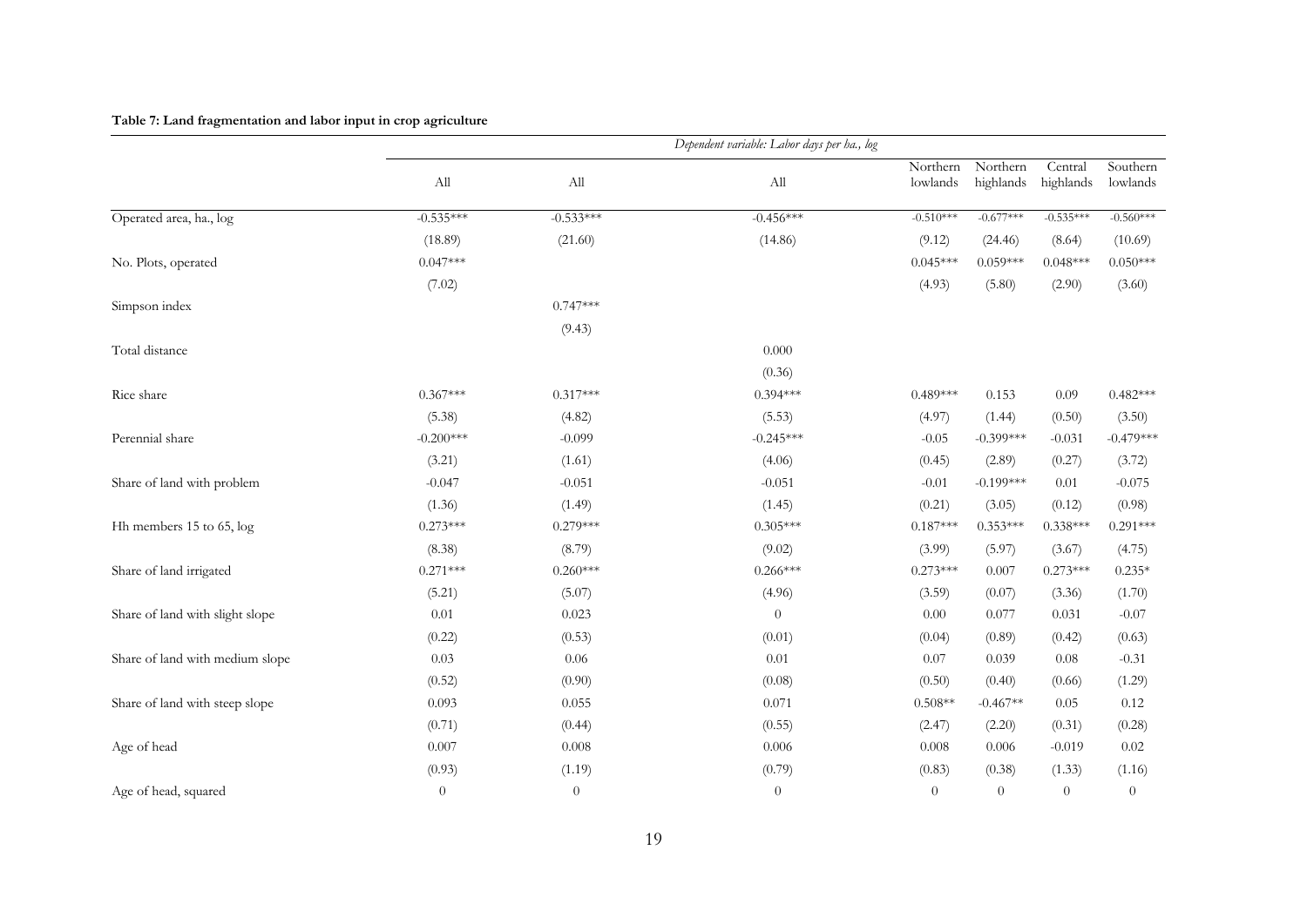|                          |             |             | Dependent variable: Labor days per ha., log |                      |                       |                      |                      |
|--------------------------|-------------|-------------|---------------------------------------------|----------------------|-----------------------|----------------------|----------------------|
|                          | All         | All         | All                                         | Northern<br>lowlands | Northern<br>highlands | Central<br>highlands | Southern<br>lowlands |
|                          | (1.40)      | (1.63)      | (1.26)                                      | (0.92)               | (0.51)                | (0.90)               | (1.46)               |
| Years of schooling, head | $-0.008**$  | $-0.007*$   | $-0.008**$                                  | 0.004                | $-0.002$              | $-0.023***$          | $-0.019**$           |
|                          | (2.08)      | (1.77)      | (1.98)                                      | (0.75)               | (0.26)                | (2.62)               | (2.08)               |
| Female hh head           | $-0.011$    | 0.007       | $-0.013$                                    | 0.01                 | $-0.113$              | $-0.197**$           | 0.031                |
|                          | (0.32)      | (0.22)      | (0.38)                                      | (0.19)               | (1.10)                | (2.05)               | (0.46)               |
| $Year = 2010$            | $-0.142***$ | $-0.139***$ | $-0.149***$                                 | $-0.353***$          | $-0.033$              | $-0.195***$          | $0.218**$            |
|                          | (3.77)      | (3.64)      | (3.93)                                      | (10.04)              | (0.55)                | (3.00)               | (2.24)               |
| Observations             | 3,521       | 3,521       | 3,479                                       | 1,550                | 566                   | 544                  | 861                  |
| Number of households     | 1872        | 1872        | 1860                                        | 834                  | 290                   | 281                  | 467                  |

Note: Robust z statistics in brackets. Data for 2008 and 2010. Random effects regressions. Province dummies included (not shown). Monetary values in '00 VND. \* significant at 10%; \*\* significant at 5%; \*\*\* significant at 1%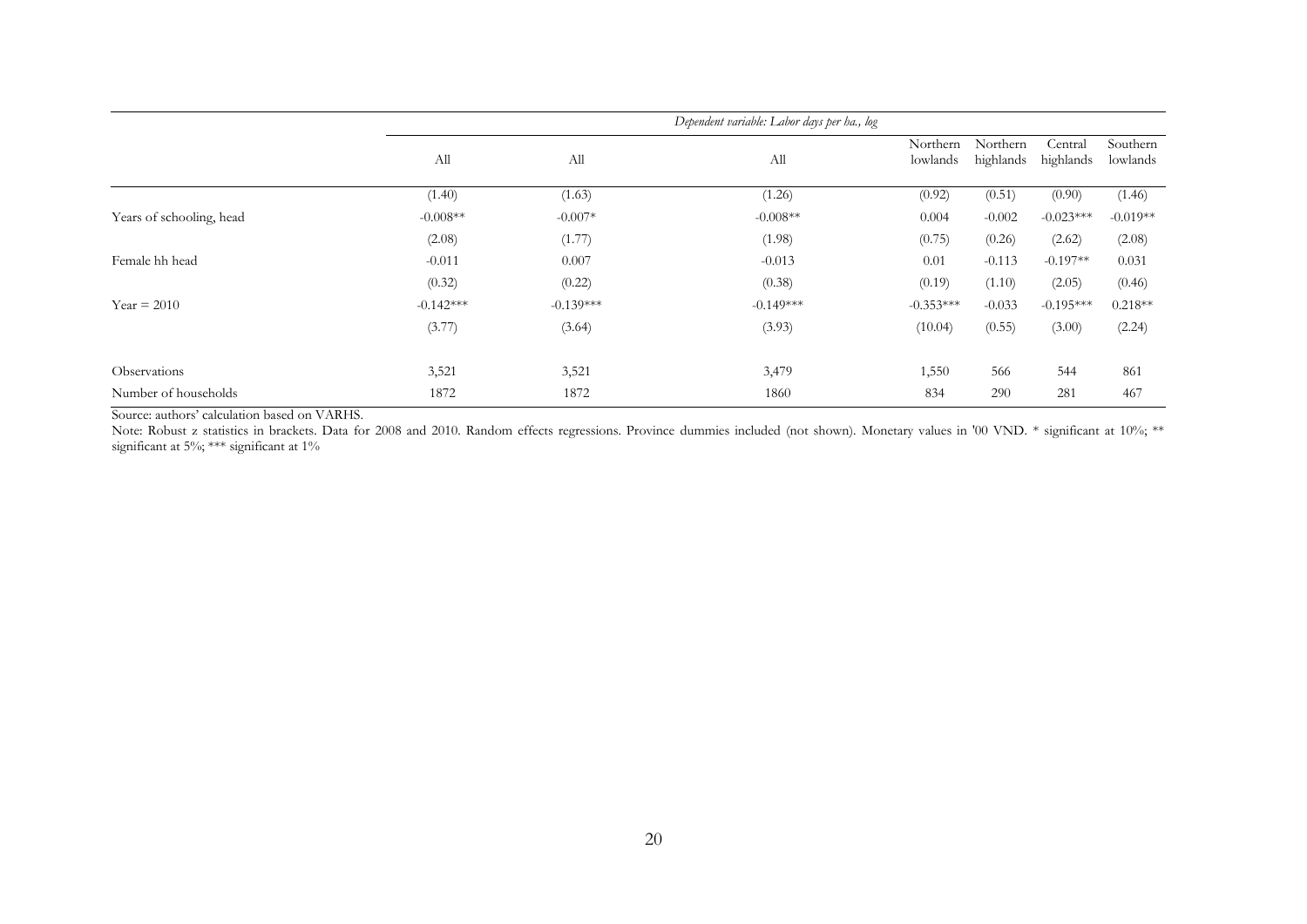#### **Table 8: Agricultural output at plot level**

|                                    |              | Dependent variable:           |              |                               |
|------------------------------------|--------------|-------------------------------|--------------|-------------------------------|
|                                    |              | Value of output per sqm., log |              | Quantity of rice per sqm, log |
| Plot area, log                     | $-0.0847***$ | $-0.123***$                   | $-0.0569***$ | $-0.0862***$                  |
|                                    | (0.00952)    | (0.0167)                      | (0.00827)    | (0.0149)                      |
| Distance to family home (km)       | $-0.0228**$  | $-0.0265**$                   | $-0.0164**$  | $-0.0172*$                    |
|                                    | (0.0097)     | (0.0121)                      | (0.0077)     | (0.0097)                      |
| Share sown with annual crops       | $1.629***$   | $1.620***$                    |              |                               |
|                                    | (0.406)      | (0.444)                       |              |                               |
| Redbook                            | $0.0951***$  | $0.0926***$                   | $0.0355*$    | $0.0472**$                    |
|                                    | (0.0231)     | (0.0272)                      | (0.0186)     | (0.0224)                      |
| Owned                              | $-0.0862***$ | $-0.0565*$                    | $-0.0488**$  | $-0.0201$                     |
|                                    | (0.0258)     | (0.0310)                      | (0.0228)     | (0.0266)                      |
| Restrictions                       | $-0.0549***$ | $-0.0766***$                  | $-0.0166$    | $-0.0398*$                    |
|                                    | (0.0191)     | (0.0239)                      | (0.0201)     | (0.0242)                      |
| Investment in soil and water cons. | $0.0702***$  | $0.0601***$                   | $0.0735***$  | $0.0719***$                   |
|                                    | (0.0196)     | (0.0229)                      | (0.0186)     | (0.0219)                      |
| Plot acquired before 1992          | 0.110        | $0.209*$                      | 0.0860       | 0.156                         |
|                                    | (0.101)      | (0.118)                       | (0.0971)     | (0.112)                       |
| Years used by hh                   | $-0.00175$   | $-0.00408$                    | $-0.00120$   | $-0.00384$                    |
|                                    | (0.00232)    | (0.00282)                     | (0.00203)    | (0.00246)                     |
| Shares border with other plots     | 0.0172       | $-0.00889$                    | 0.0168       | $-0.0165$                     |
|                                    | (0.0271)     | (0.0346)                      | (0.0253)     | (0.0333)                      |
| Number of seasons                  | $0.373***$   | $0.391***$                    | $0.250***$   | $0.287***$                    |
|                                    | (0.0174)     | (0.0224)                      | (0.0169)     | (0.0207)                      |
| Irrigated                          | $0.198***$   | $0.188***$                    | $0.208***$   | $0.241***$                    |
|                                    | (0.0330)     | (0.0433)                      | (0.0326)     | (0.0423)                      |
| Disaster on plot                   | $-0.104***$  | $-0.104***$                   | $-0.0656***$ | $-0.0743***$                  |
|                                    | (0.0161)     | (0.0204)                      | (0.0150)     | (0.0193)                      |
| Constant                           | $-0.938*$    | $-1.181**$                    | $-0.746***$  | $-0.766***$                   |
|                                    | (0.507)      | (0.568)                       | (0.173)      | (0.224)                       |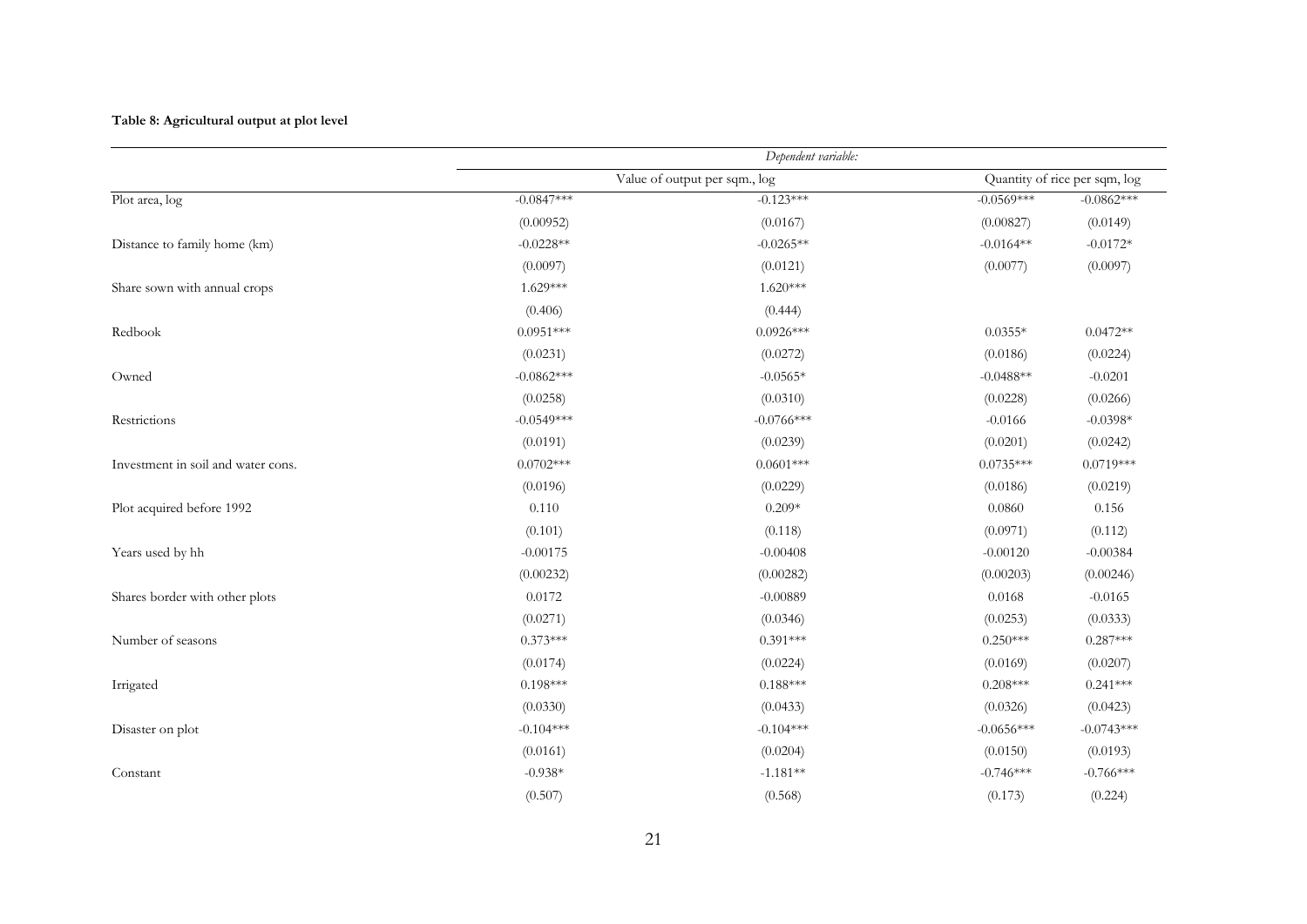|                                  | Dependent variable:           |       |                               |       |  |  |  |
|----------------------------------|-------------------------------|-------|-------------------------------|-------|--|--|--|
|                                  | Value of output per sqm., log |       | Quantity of rice per sqm, log |       |  |  |  |
| Household and year fixed effects | Yes                           | Yes   | Yes                           | Yes   |  |  |  |
|                                  |                               |       |                               |       |  |  |  |
| Observations                     | 5,308                         | 3,727 | 5,286                         | 3,707 |  |  |  |
| R-squared                        | 0.720                         | 0.755 | 0.700                         | 0.743 |  |  |  |

Note: OLS regressions. Robust standard errors. Dummies for slope (flat, slight, moderately steep, steep), plot problems (gullies, dry land, low-lying land, sedimentation, landslide, stony soils, other problems) and year are also included but not shown. In regressions 2 and 4, dummies for input use (seeds, saplings, chemical fertilizer, organic fertilizer, pesticides/herbicides, hired labor, rented equipment, rented draught animals) are also included but not shown. \* significant at 10%; \*\* significant at 5%; \*\*\* significant at 1%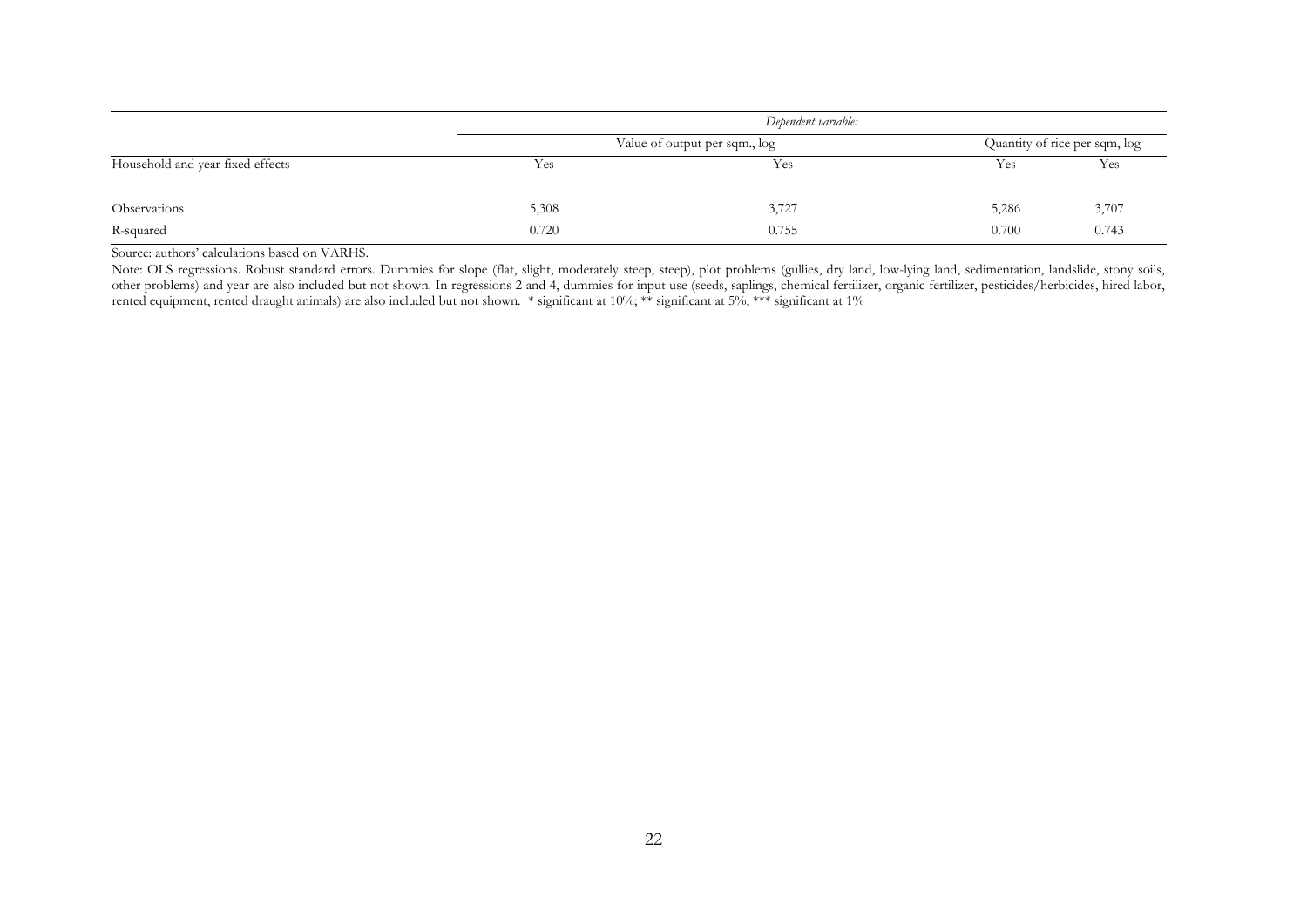#### **Table 9: Determinants of inter-farm land consolidation**

|                                    | Dependent variable:<br>Share of households owning at least 2 ha. agricultural Land |           |                      |                       |                      |                      |  |  |  |
|------------------------------------|------------------------------------------------------------------------------------|-----------|----------------------|-----------------------|----------------------|----------------------|--|--|--|
|                                    | All                                                                                | All       | Northern<br>lowlands | Northern<br>highlands | Central<br>highlands | Southern<br>lowlands |  |  |  |
| Land sales per hh                  | 7.045                                                                              | 41.653**  | 28.968               | 34.873                | 91.923*              | 39.403**             |  |  |  |
|                                    | (0.53)                                                                             | (2.26)    | (0.24)               | (0.09)                | (1.69)               | (2.06)               |  |  |  |
| Male wage, construction            | 1.763                                                                              | 3.324     | 1.627                | 0.107                 | 8.79                 | 5.435                |  |  |  |
|                                    | (1.07)                                                                             | (1.63)    | (0.93)               | (0.02)                | (1.21)               | (1.32)               |  |  |  |
| Permanent market                   | $-0.113$                                                                           | 0.114     | $-0.404$             | $-9.551$              | 10.216               | $-2.031$             |  |  |  |
|                                    | (0.08)                                                                             | (0.04)    | (0.17)               | (0.81)                | (1.10)               | (0.38)               |  |  |  |
| Enterprises per 1000 hh in commune | $-0.016$                                                                           | $-0.038$  | $-0.005$             | $-0.069$              | $-0.097$             | 0.253                |  |  |  |
|                                    | (0.56)                                                                             | (0.99)    | (0.15)               | (0.53)                | (1.16)               | (1.00)               |  |  |  |
| Population density (log)           | $-3.385***$                                                                        | $-1.171$  | $-0.976$             | $-1.997$              | $-2.439$             | 2.144                |  |  |  |
|                                    | (5.58)                                                                             | (1.15)    | (0.84)               | (0.82)                | (1.06)               | (0.85)               |  |  |  |
| Fixed effects                      | Province                                                                           | Household | Household            | Household             | Household            | Household            |  |  |  |
| Observations                       | 795                                                                                | 795       | 280                  | 136                   | 187                  | 192                  |  |  |  |
| Number of communes                 | 487                                                                                | 487       | 185                  | 89                    | 102                  | 111                  |  |  |  |

Source: authors' calculation based on VARHS.

Note: Absolute value of z statistics in brackets. Commune level regressions. The first regression is a random effects model, others are fixed effects regressions. \* significant at 10%; \*\* significant at 5%; \*\*\* significant at 1%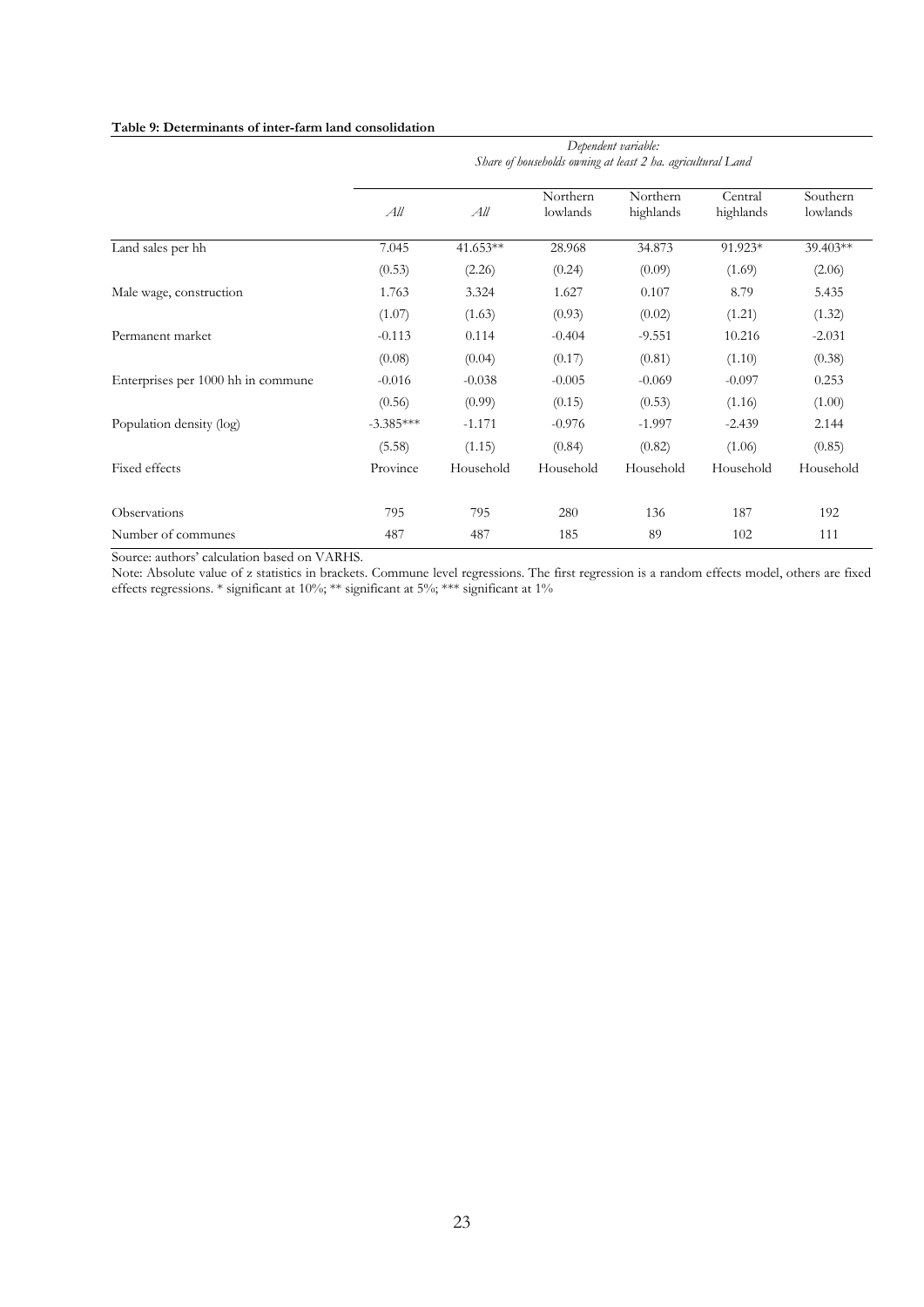#### **Table 10: Determinants of intra-farm land consolidation**

|                                            | Dependent variable:<br>Simpson index of intra-farm fragmentation of operated area |             |                      |                       |                      |                      |  |  |
|--------------------------------------------|-----------------------------------------------------------------------------------|-------------|----------------------|-----------------------|----------------------|----------------------|--|--|
|                                            | All                                                                               | All         | Northern<br>lowlands | Northern<br>highlands | Central<br>highlands | Southern<br>lowlands |  |  |
| Land consolidation program                 | $-0.01$                                                                           | $-0.008$    | $-0.022*$            | 0.003                 | 0.018                | 0.008                |  |  |
|                                            | (1.33)                                                                            | (0.97)      | (1.89)               | (0.16)                | (0.66)               | (0.52)               |  |  |
| Rents in land                              | $0.129***$                                                                        | $0.116***$  | $0.108***$           | 0.023                 | 0.063                | $0.170***$           |  |  |
|                                            | (14.03)                                                                           | (10.14)     | (7.02)               | (0.75)                | (1.48)               | (6.83)               |  |  |
| Rents out land                             | $-0.168***$                                                                       | $-0.144***$ | $-0.143***$          | $-0.085***$           | $-0.126***$          | $-0.178***$          |  |  |
|                                            | (15.53)                                                                           | (10.88)     | (7.15)               | (3.33)                | (3.18)               | (6.72)               |  |  |
| Bought land in last 2 yrs                  | $0.088***$                                                                        | $0.065***$  | 0.044                | 0.034                 | $0.058**$            | $0.099**$            |  |  |
|                                            | (5.28)                                                                            | (3.55)      | (1.04)               | (0.61)                | (2.29)               | (2.52)               |  |  |
| Sold land in last 2 yrs                    | $-0.038**$                                                                        | $-0.037**$  | 0.023                | $-0.102$              | $-0.067**$           | $-0.057$             |  |  |
|                                            | (2.25)                                                                            | (2.02)      | (0.64)               | (1.61)                | (2.37)               | (1.56)               |  |  |
| Fixed effects                              | Province                                                                          | Household   | Household            | Household             | Household            | Household            |  |  |
| Test: rents in + rents out = $0$ (p-value) | $0.01***$                                                                         | 0.11        | 0.17                 | 0.12                  | 0.26                 | 0.82                 |  |  |
| Test: bought + sold = $0$ (p-value)        | $0.03**$                                                                          | 0.27        | 0.23                 | 0.34                  | 0.83                 | 0.44                 |  |  |
| Observations                               | 4006                                                                              | 4006        | 1777                 | 587                   | 567                  | 1075                 |  |  |
| Number of household                        | 2075                                                                              | 2075        | 930                  | 296                   | 290                  | 559                  |  |  |

Source: authors' calculations based on VARHS.

Note: Absolute value of z statistics in brackets. The first regression is a random effects model, others are fixed effects regressions. \* significant at 10%; \*\* significant at 5%; \*\*\* significant at 1%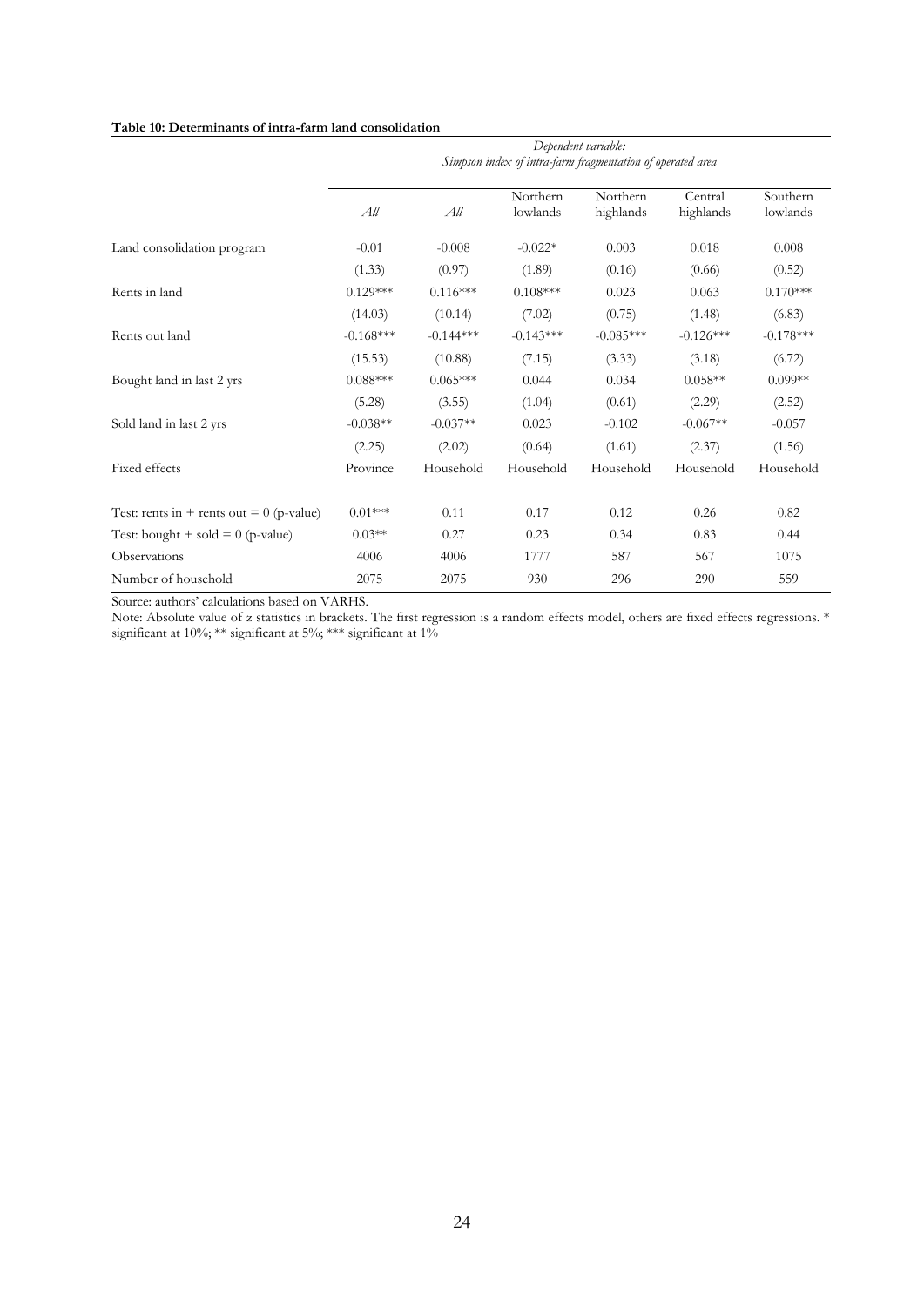# **Appendix**

| Table A1: Farming inputs and outputs, by farm size and region |  |
|---------------------------------------------------------------|--|
| NORTHEN LOWLANDS                                              |  |

| Farm size (operated area) | Value of output per ha. | Value of non-labor, variable inputs<br>per ha. | Labor days Profit per<br>per ha. | ha.      | Has tractor | Has<br>harvester | with rice* | Share of land Share of land with<br>perennial crops | Number of<br>plots,<br>operated |
|---------------------------|-------------------------|------------------------------------------------|----------------------------------|----------|-------------|------------------|------------|-----------------------------------------------------|---------------------------------|
| $< 0.25$ ha               | 43,925                  | 13,925                                         | 718                              | $-6,043$ | 0.00        | 0.04             | 0.69       | 0.14                                                | 4.2                             |
| $0.25 - 0.5$ ha           | 40,173                  | 13,337                                         | 625                              | $-1,355$ | 0.01        | 0.14             | 0.66       | 0.19                                                | 7.4                             |
| $0.5-1$ ha                | 27,010                  | 8,736                                          | 369                              | 161      | 0.00        | 0.21             | 0.41       | 0.37                                                | 7.7                             |
| $1-3$ ha                  | 10,347                  | 3,178                                          | 150                              | 295      | 0.01        | 0.12             | 0.27       | 0.47                                                | 8.1                             |
| $>3$ ha                   | 4,226                   | 1,486                                          | 49                               | 170      | 0.03        | 0.09             | 0.07       | 0.75                                                | 8.9                             |
| Total                     | 38,965                  | 12,560                                         | 613                              | $-3,486$ | 0.01        | 0.09             | 0.63       | 0.20                                                | 5.8                             |
| $\mathbf N$               | 1,674                   | 1,664                                          | 1,555                            | 1,554    | 1,777       | 1,777            | 1,714      | 1,762                                               | 1,777                           |
| NORTHEN HIGHLANDS         |                         |                                                |                                  |          |             |                  |            |                                                     |                                 |
| $< 0.25$ ha               | 36,513                  | 6,837                                          | 593                              | $-4,845$ | 0.00        | 0.00             | 0.51       | 0.21                                                | 2.6                             |
| $0.25 - 0.5$ ha           | 26,372                  | 5,490                                          | 447                              | $-1,136$ | 0.00        | 0.03             | 0.60       | 0.14                                                | 4.7                             |
| $0.5-1$ ha                | 18,835                  | 3,336                                          | 300                              | 564      | 0.00        | 0.08             | 0.55       | 0.11                                                | 5.6                             |
| $1-3$ ha                  | 11,719                  | 1,892                                          | 172                              | 1,527    | 0.00        | 0.06             | 0.48       | 0.16                                                | 6.7                             |
| $>3$ ha                   | 8,276                   | 1,827                                          | 94                               | 2,389    | 0.00        | 0.11             | 0.27       | 0.34                                                | 8.0                             |
| Total                     | 18,925                  | 3,489                                          | 294                              | 258      | 0.00        | 0.06             | 0.51       | 0.15                                                | 5.6                             |
| $\mathbf N$               | 581                     | 579                                            | 567                              | 566      | 587         | 587              | 585        | 586                                                 | 587                             |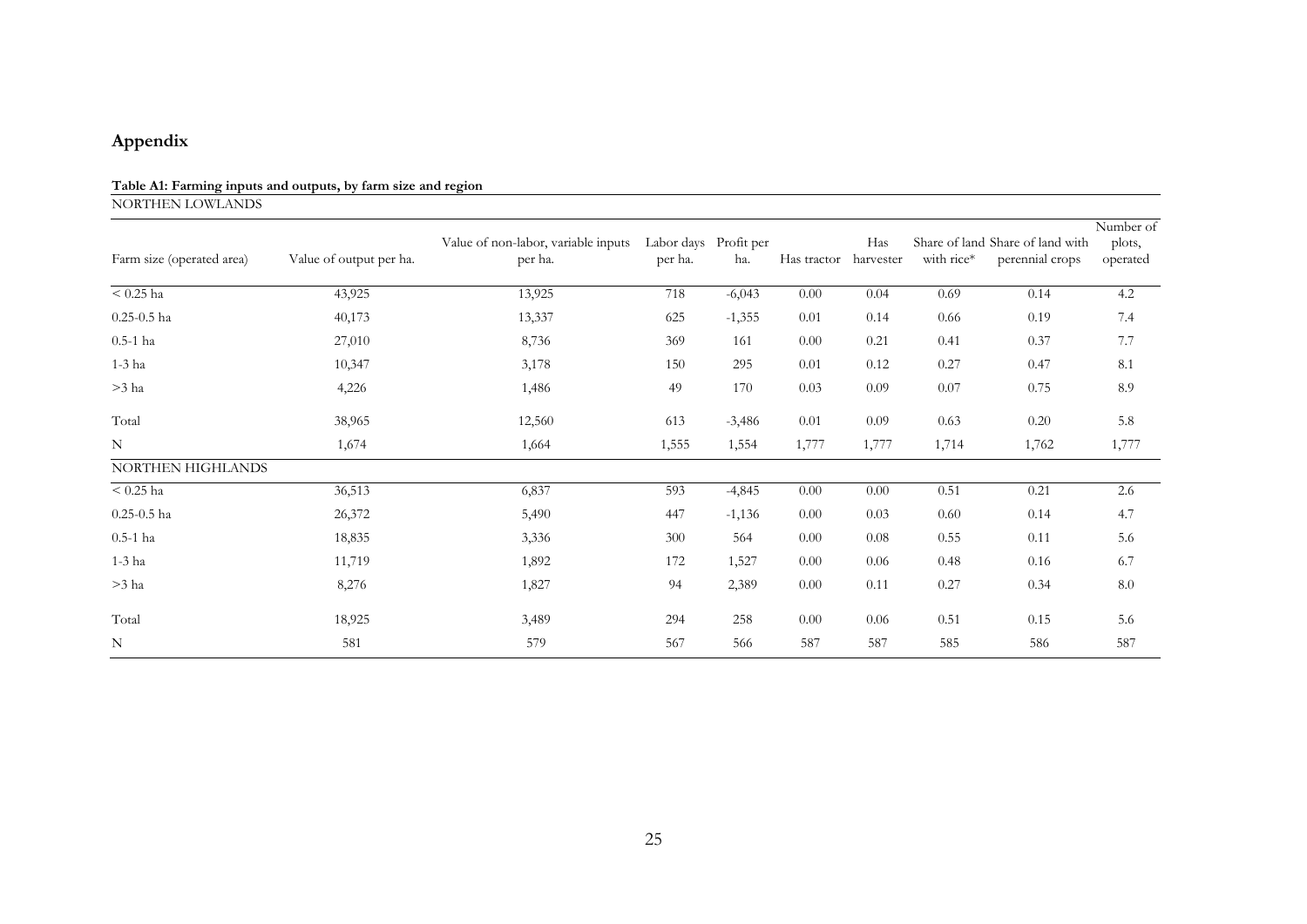| CENTRAL HIGHLANDS |        |        |     |        |       |       |       |       |       |
|-------------------|--------|--------|-----|--------|-------|-------|-------|-------|-------|
| $< 0.25$ ha       | 27,582 | 9,366  | 604 | 2,225  | 0.03  | 0.00  | 0.30  | 0.52  | 1.4   |
| $0.25 - 0.5$ ha   | 44,458 | 16,202 | 579 | $-104$ | 0.00  | 0.02  | 0.19  | 0.57  | 2.3   |
| $0.5-1$ ha        | 39,712 | 15,781 | 339 | 2,344  | 0.06  | 0.04  | 0.16  | 0.69  | 2.9   |
| $1-3$ ha          | 38,750 | 15,303 | 229 | 9,307  | 0.14  | 0.08  | 0.13  | 0.72  | 3.8   |
| $>3$ ha           | 30,546 | 12,060 | 130 | 10,126 | 0.23  | 0.07  | 0.06  | 0.86  | 3.8   |
| Total             | 37,691 | 14,705 | 288 | 6,846  | 0.12  | 0.06  | 0.14  | 0.71  | 3.3   |
| N                 | 544    | 536    | 544 | 519    | 567   | 567   | 560   | 562   | 567   |
| SOUTHERN LOWLANDS |        |        |     |        |       |       |       |       |       |
| $< 0.25$ ha       | 34,111 | 12,759 | 441 | $-507$ | 0.00  | 0.02  | 0.48  | 0.25  | 2.1   |
| $0.25 - 0.5$ ha   | 29,481 | 11,990 | 319 | 2,369  | 0.00  | 0.13  | 0.58  | 0.23  | 4.4   |
| $0.5-1$ ha        | 28,598 | 12,985 | 239 | 3,771  | 0.00  | 0.11  | 0.63  | 0.20  | 5.3   |
| $1-3$ ha          | 30,408 | 16,237 | 123 | 7,200  | 0.00  | 0.09  | 0.67  | 0.24  | 4.6   |
| $>3$ ha           | 24,989 | 16,907 | 59  | 3,608  | 0.08  | 0.20  | 0.65  | 0.33  | 4.9   |
| Total             | 30,586 | 13,445 | 283 | 2,677  | 0.01  | 0.09  | 0.57  | 0.24  | 3.8   |
| N                 | 992    | 945    | 869 | 873    | 1,075 | 1,075 | 1,030 | 1,057 | 1,075 |

Note: share of net sown area planted with rice in some or all seasons. Money values in '000 VND.